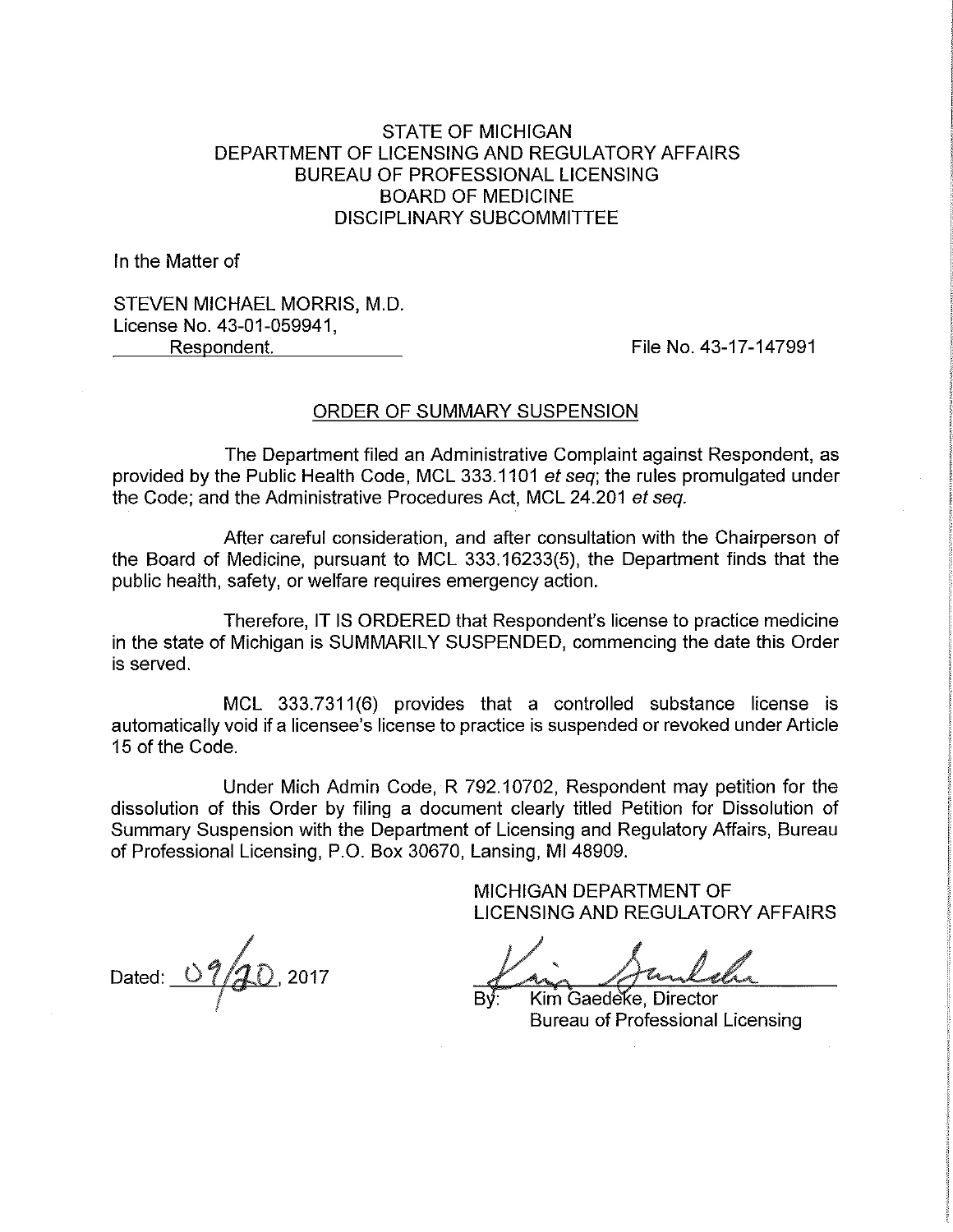# STATE OF MICHIGAN DEPARTMENT OF LICENSING AND REGULATORY AFFAIRS BUREAU OF PROFESSIONAL LICENSING BOARD OF MEDICINE DISCIPLINARY SUBCOMMITTEE

In the Matter of

STEVEN MICHAEL MORRIS, M.D. License No. 43-01-059941, Respondent. File No. 43-17-147991

# ADMINISTRATIVE COMPLAINT

The Michigan Department of Licensing and Regulatory Affairs, by Kim Gaedeke, Director, Bureau of Professional Licensing, complains against Respondent as follows:

1. The Michigan Board of Medicine is an administrative agency established by the Public Health Code, MCL 333.1101 et seq. Pursuant to MCL 333.16226, the Board's Disciplinary Subcommittee is empowered to discipline persons for violations of the Public Health Code.

2. Respondent is currently licensed to practice medicine in the state of Michigan and holds a controlled substance license.

3. MCL 333.16233(5) provides, in pertinent part, as follows:

After consultation with the chair of the appropriate board or task force or his or her designee, the department may summarily suspend a license or registration if the public health, safety, or welfare requires emergency action in accordance with section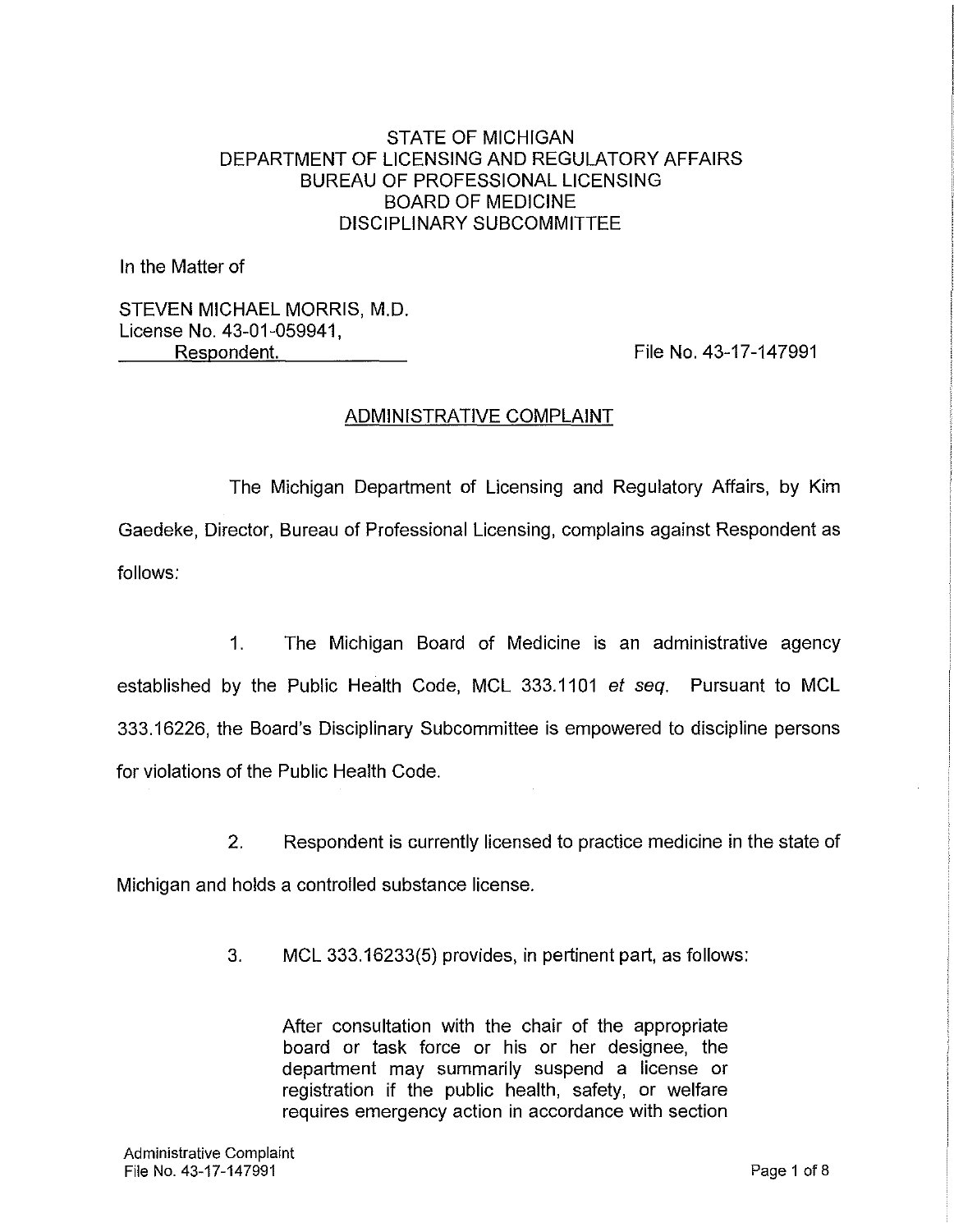92 of the administrative procedures act of 1969, MCL 24.292.

4. MCL 333.16106a(c) defines substance abuse as a "substance use disorder as defined in section 100d of the mental health code, 1974 PA 258, MCL 330.11 OOd."

5. MCL 330.1100d(11) defines substance use disorder as a "chronic disorder in which repeated use of alcohol, drugs, or both, results in significant and adverse consequences. Substance use disorder includes substance abuse."

6. MCL 330.1100d(10) defines substance abuse as:

... the taking of alcohol or other drugs at dosages that place an individual's social, economic, psychological, and physical welfare in potential hazard or to the extent that an individual loses the power of self-control as a result of the use of alcohol or drugs, or while habitually under the influence of alcohol or drugs, endangers public health, morals, safety, or welfare, or a combination thereof.

7. On April 15, 2014, Midland County Sheriff's Deputies (deputies) received a report of a traffic accident causing property damage. At the scene, deputies discovered a 2012 Porsche registered to Respondent in a ditch on top of a mailbox. A witness reported that Respondent's vehicle missed a turn in the road and went into a field. Respondent then tried to drive his vehicle back onto the roadway, hit a mailbox, and abandoned the vehicle. The witness stated that Respondent appeared highly intoxicated. Respondent fled the scene of the accident before the deputies arrived. Deputies made contact with Respondent at his home, and noticed Respondent swayed when he walked,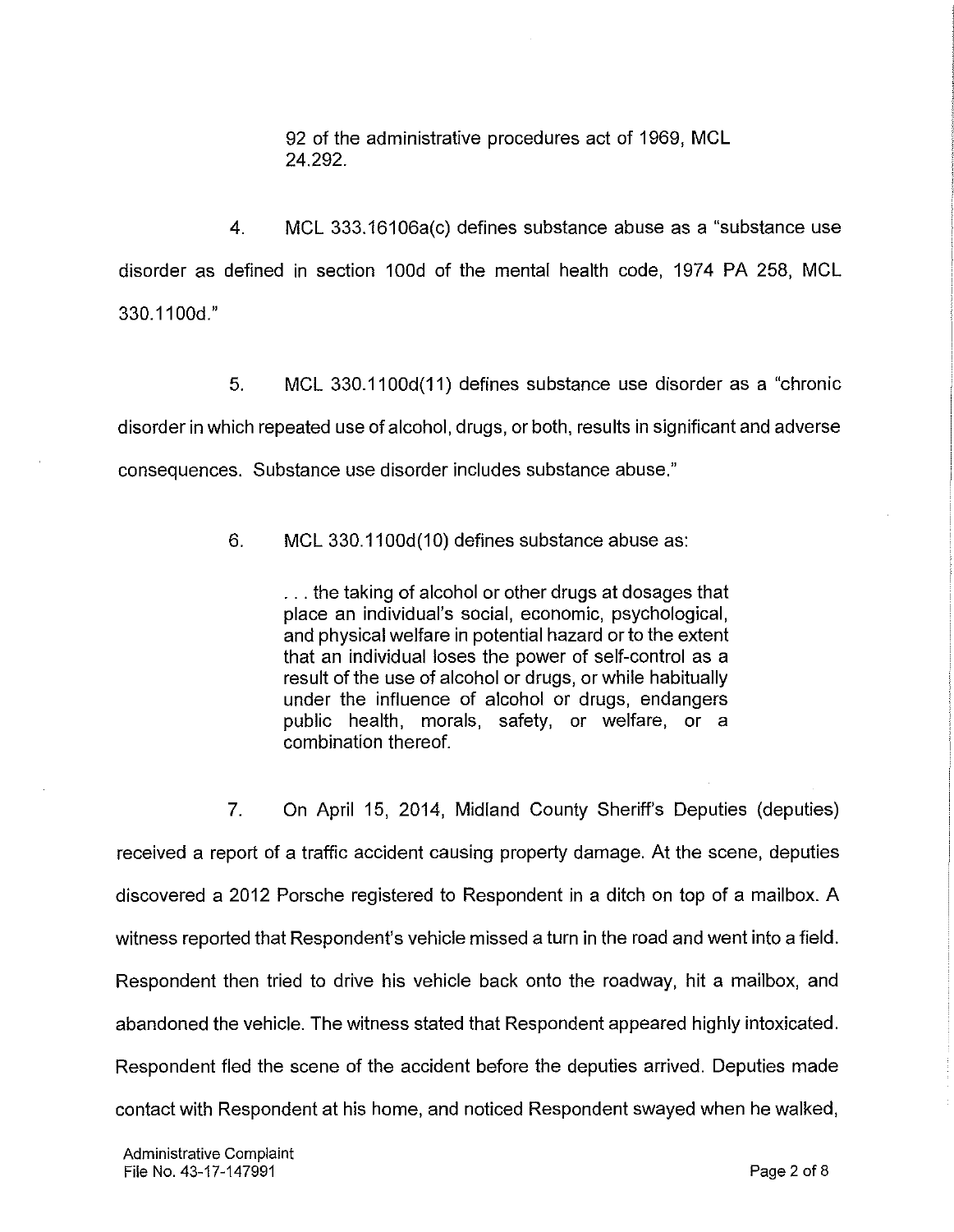smelled of alcohol, and had slurred speech. Respondent refused to submit to a preliminary breath test (PBT), and the deputies obtained a warrant for a blood draw, which showed Respondent's blood alcohol content (BAC) at over 0.30. Respondent was transported to the hospital due to the high BAC.

8. On July 8, 2014, in the 75<sup>th</sup> District Court in Midland, Michigan, Respondent was convicted of Operating While Intoxicated, a misdemeanor not punishable by imprisonment for a maximum term of two years, in case number 14-0621 001-SD. Respondent was sentenced to serve 93 days in jail (93 days suspended), followed by 12 months' probation, with terms, and ordered to pay fines and costs. A copy of the conviction documents, marked Exhibit A, is attached and incorporated.

9. On September 3, 2016, deputies received a report of a traffic accident, and the driver walking away from the area of the crash. At the scene, the deputies found Respondent's 2012 Porsche in a ditch adjacent to the roadway with damage to the vehicle. Witnesses at the scene told the deputies Respondent was staggering and asked the witnesses for a ride home. The deputies made contact with Respondent at his home. Respondent failed to successfully complete the requested field sobriety tasks, and his PBT showed a BAC of 0.27. After his arrest, Respondent submitted to a chemical breath test, which showed a BAC of 0.28 and 0.29.

10. On January 31, 2017, in the in the  $75<sup>th</sup>$  District Court in Midland, Michigan, Respondent was convicted of Operating While Intoxicated - Second Offense, a misdemeanor not punishable by imprisonment for a maximum term of two years, in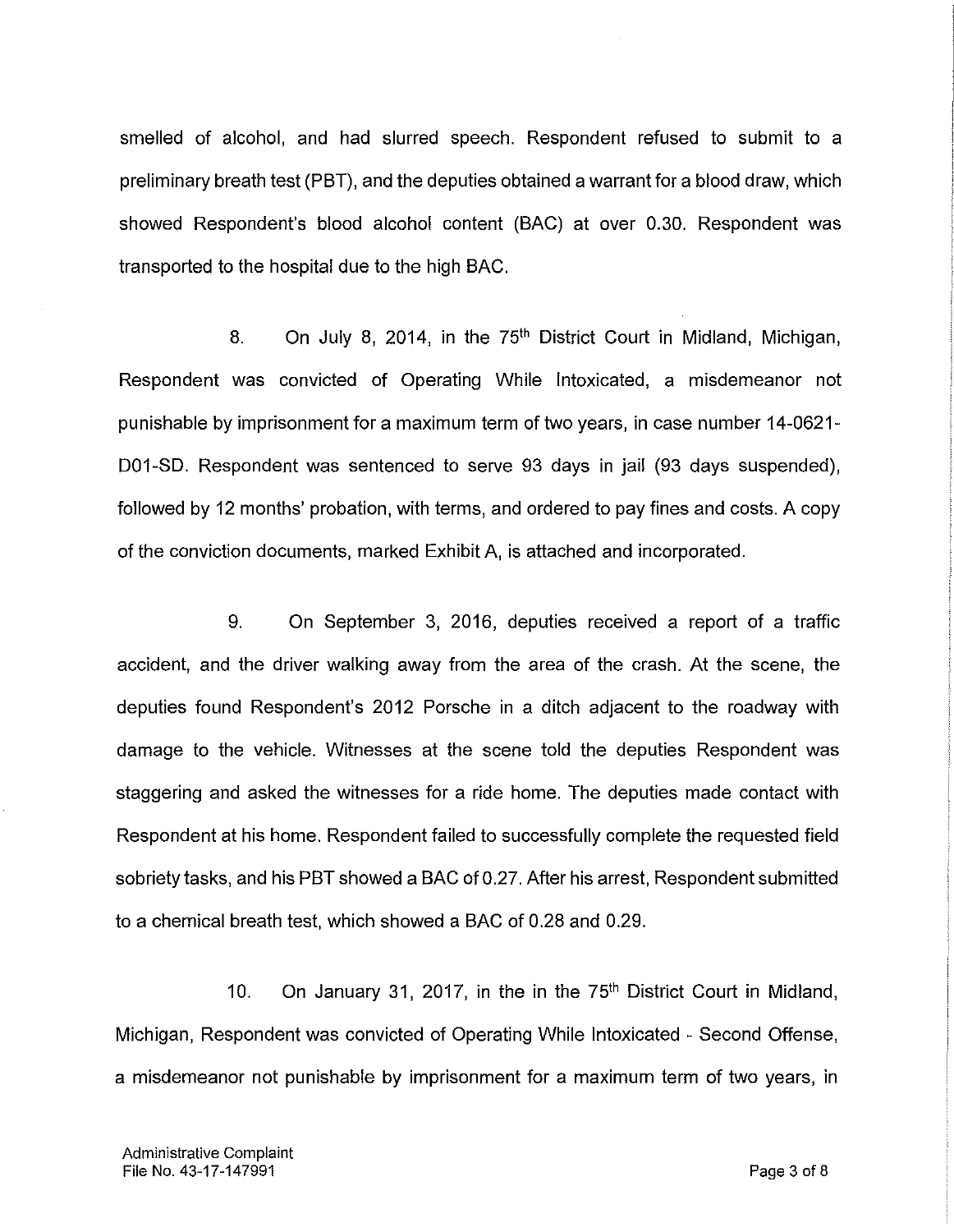case number 16-1471-D01-SD. Respondent was sentenced to serve 365 days in jail (360 suspended), followed by 12 months' probation, with terms, and ordered to pay fines and costs. A copy of the conviction documents, marked Exhibit B, is attached and incorporated.

11. Respondent failed to notify the Department of the above convictions within 30 days after the date of each conviction.

12. On April 20, 2017, Respondent self-reported to the Health Professional Recovery Program due to his September 3, 2016, alcohol related driving offense.

13. On April 27, 2017, Respondent completed an intake interview with HPRP and was directed to undergo an evaluation.

14. On May 25, 2017, Respondent underwent an evaluation and was diagnosed with Alcohol Use Disorder with Alcohol Abuse, Episodic. The evaluator recommended an intensive outpatient treatment program (IOP) followed by treatment monitoring.

15. On June 30, 2017, HPRP was notified that Respondent, while working in the operating room, became ill and had to leave abruptly. Respondent left the facility before he could undergo alcohol screening or drug testing.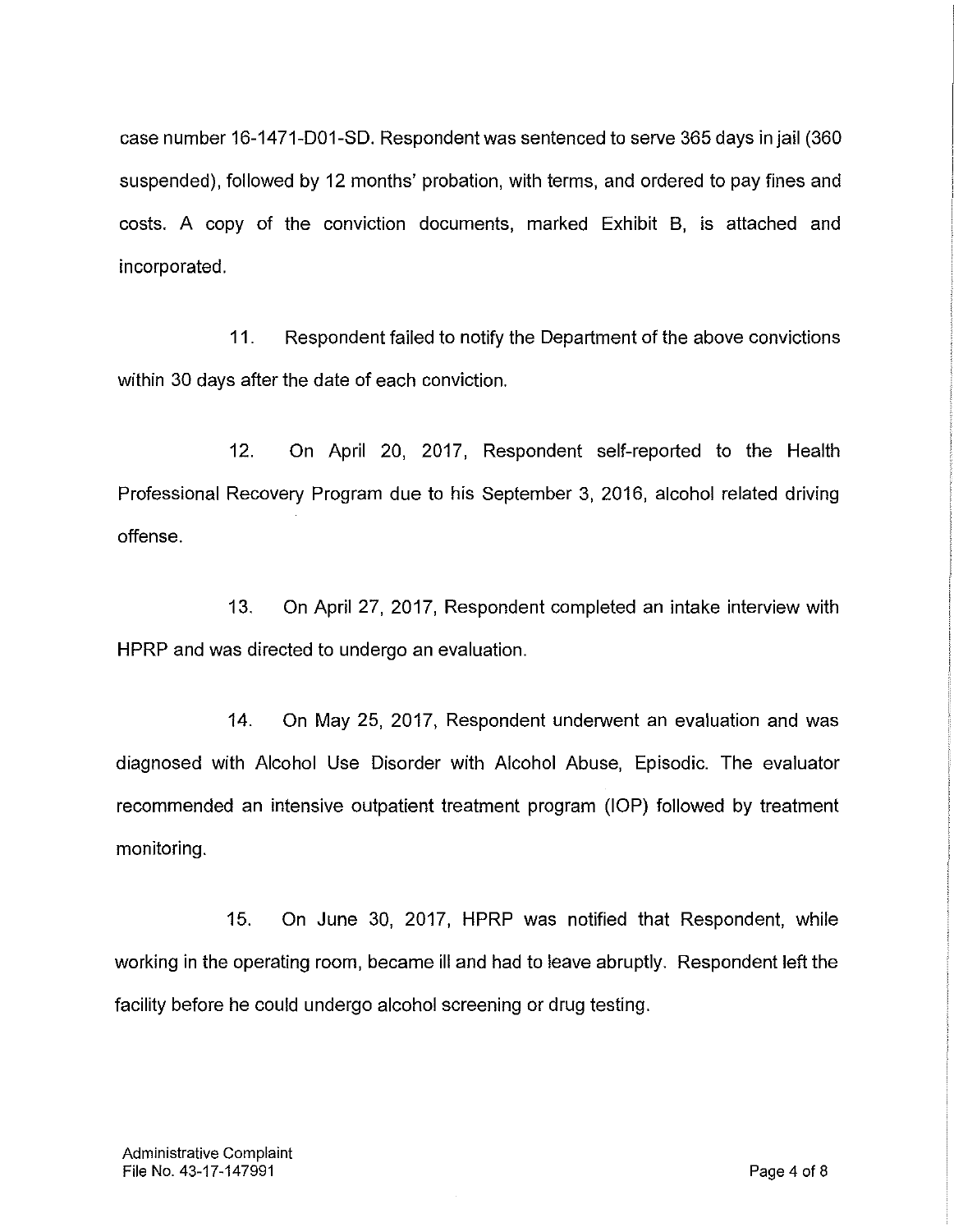16. On July 5, 2017, Respondent entered into an Initial Monitoring Agreement with HPRP, whereby Respondent agreed to enter into an IOP and have his treatment monitored by HPRP.

17. On July 12, 2017, Respondent was allowed to return to work with approval of HPRP and oversite of a worksite monitor.

18. On July 19, 2017, HPRP was notified that Respondent was arrested on July 17, 2017, for violating his probation due to another alcohol related driving offense.

19. On August 25, 2017, HPRP was informed that Respondent was in residential treatment from July 17 through August 18. Respondent was ordered to complete inpatient treatment by his probation officer due to two relapses in June 2017, and is facing a second probation violation.

20. On August 29, 2017, HPRP was informed by Respondent's IOP that he never entered in an IOP. During the IOP intake, Respondent minimized his history of drinking and stated that he had not imbibed alcohol since September 2016 and was in counseling for over a year. Due to Respondent's self-reported use date of September 3, 2016, he failed to meet the requirements for the IOP.

21. Also on August 29, 2017, HPRP decided to close Respondent's case non-compliant due to his failure to inform HPRP of his inpatient treatment, failure to maintain contact with HPRP after being denied admission to the IOP, continuing to work after relapse, and an arrest. HPRP subsequently forwarded the matter to the Department.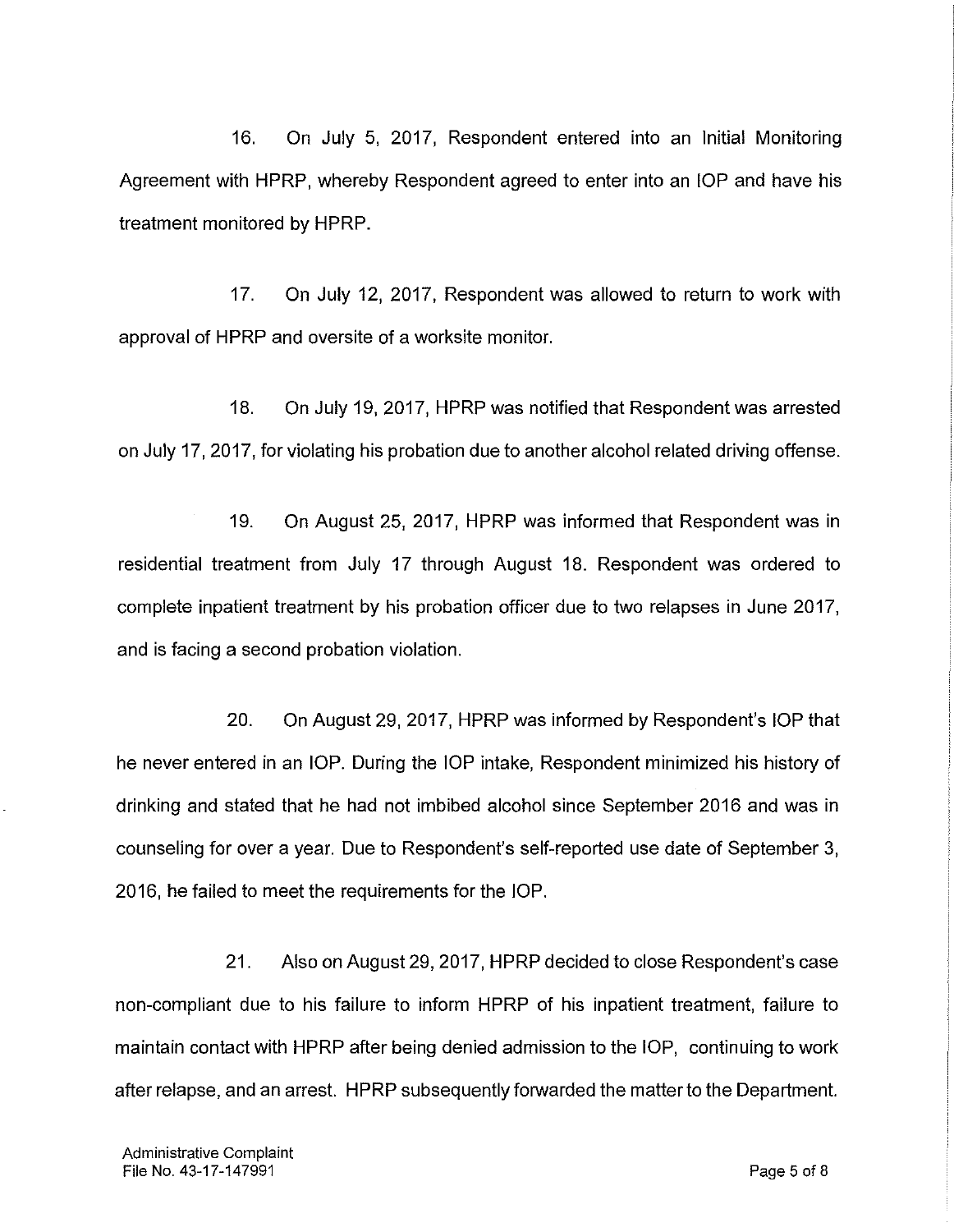### COUNT I

Respondent's conduct, as set forth above, evidences a violation of general duty, consisting of negligence or failure to exercise due care, including negligent delegation to or supervision of employees or other individuals, whether or not injury results, or any conduct, practice, or condition that impairs, or may impair, the ability to safely and skillfully engage in the practice of the health profession, in violation of MCL 333.16221(a).

### COUNT II

Respondent's conduct, as set forth above, evidences a departure from, or failure to conform to, minimal standards of acceptable and prevailing practice for the health profession, whether or not actual injury to an individual occurs, in violation of MCL 333.16221 (b)(i).

### COUNT Ill

Respondent's conduct, as set forth above, evidences a substance use disorder, in violation of MCL 333.16221 (b)(ii).

### COUNT IV

Respondent's conduct, as set forth above, evidences a mental or physical inability reasonably related to and adversely affecting Respondent's ability to practice in a safe and competent manner, in violation of MCL 333.16221 (b)(iii).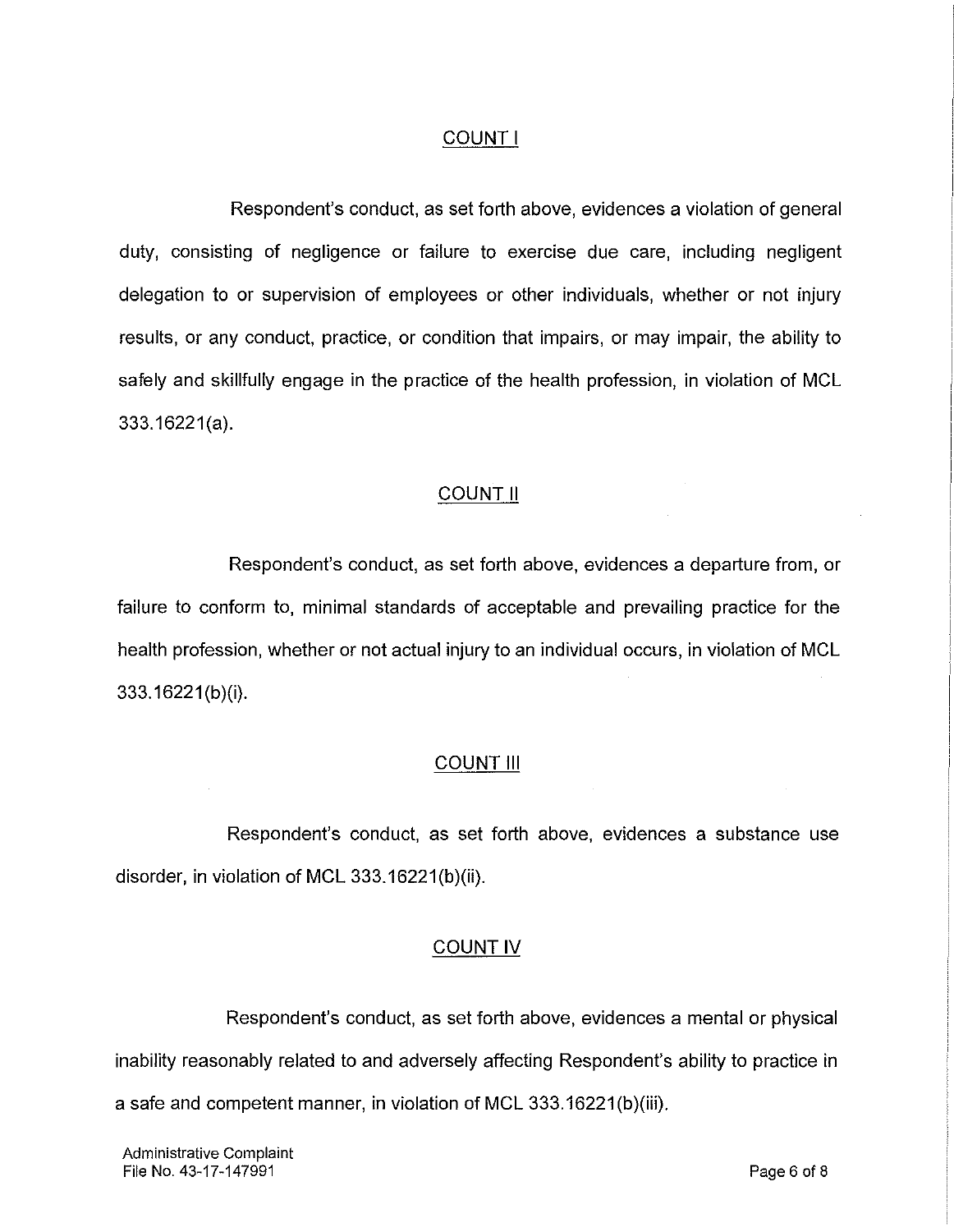# **COUNT V**

Respondent's convictions, as set forth above, constitute convictions of misdemeanors that are reasonably related to or that adversely affect the Respondent's ability to practice in a safe and competent manner, in violation of MCL 333.16621(b)(ix).

### COUNT VI

Respondent's conduct, as set forth above, evidences a failure to notify the Department of a criminal conviction within 30 days after the date of the conviction, as required by MCL 333.16222(3), in violation of MCL 333.16221(f).

This Complaint is based upon files and records maintained by the Department and the attached Affidavit of Terri Schrauben.

RESPONDENT IS NOTIFIED that, after consultation with the chairperson of the Board, or his or her designee, and pursuant to MCL 333.16233(5), the Department states that the public health, safety, or welfare requires emergency action, and, accordingly, Respondent's license to practice medicine in the state of Michigan is summarily suspended, pending a hearing and final determination of this matter.

RESPONDENT IS FURTHER NOTIFIED that, pursuant to MCL 333.16231(8), Respondent has 30 days from the date of receipt of this Complaint to answer this Complaint in writing and to show compliance with all lawful requirements for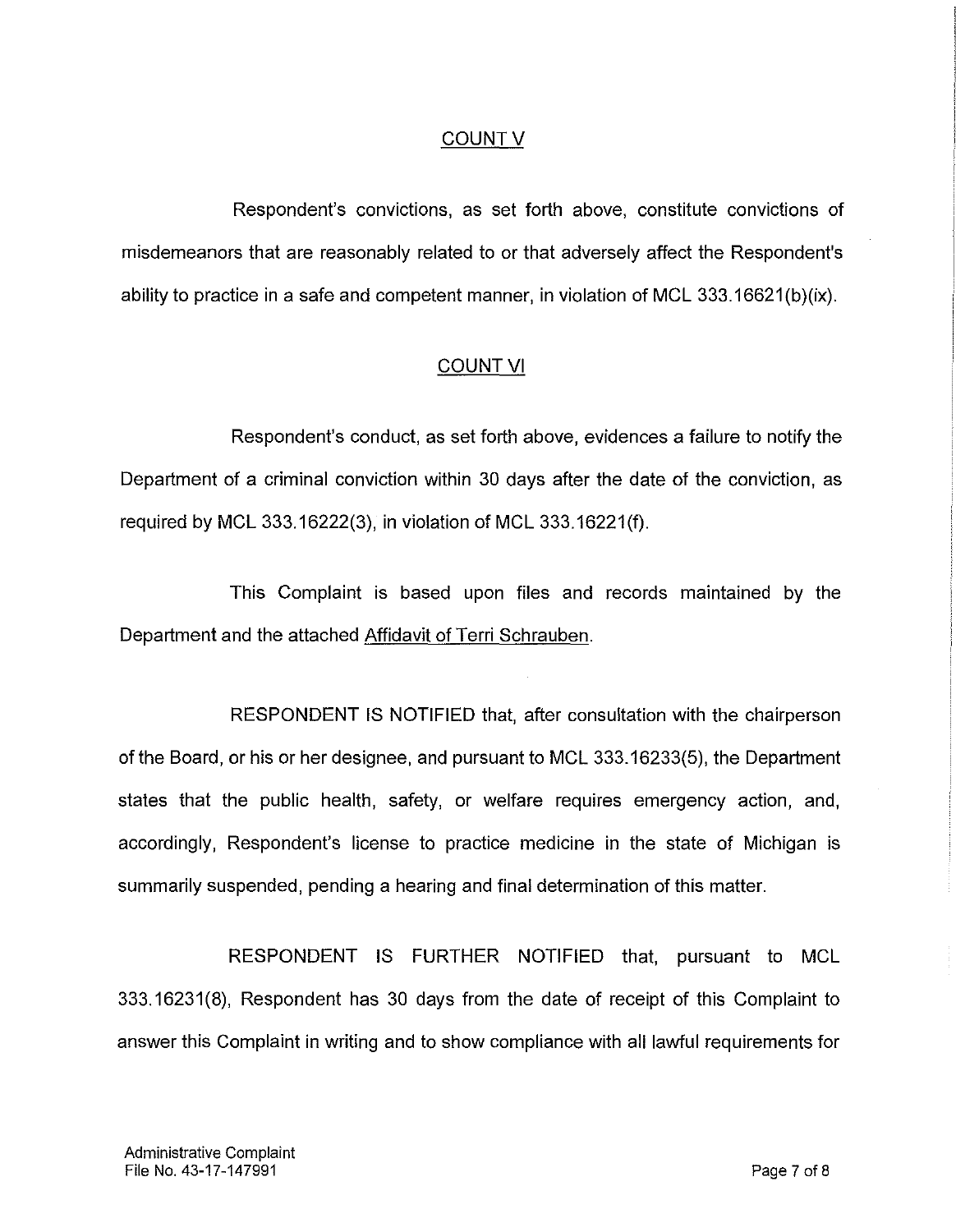licensure. Respondent shall submit the response to the Bureau of Professional Licensing, Department of Licensing and Regulatory Affairs, P.O. Box 30670, Lansing, Ml 48909.

Respondent's failure to submit an answer within 30 days is an admission of the allegations in this Complaint. If Respondent fails to answer, the Department shall transmit this Complaint directly to the Board's Disciplinary Subcommittee to impose a sanction, pursuant to MCL 333.16231(9).

Dated:\_\_u\_4....,~~Q-V \_\_,2017 ~~ ill1Gaedeke, Director

Bureau of Professional Licensing

**Attachments** 

ck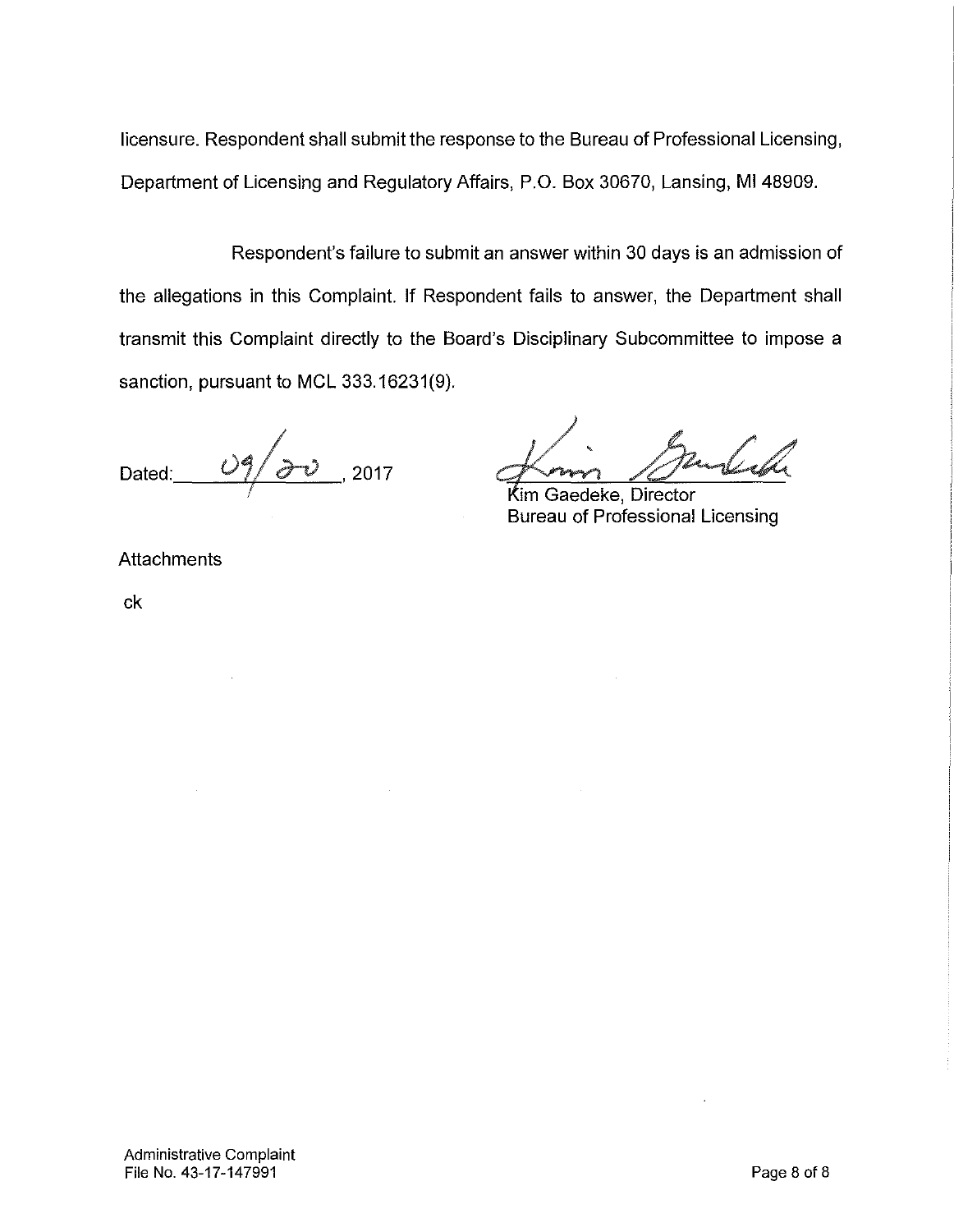| STATE OF MICHIGAN<br>75TH JUDICIAL DISTRICT<br>ORI560025J<br>PIN: 14-002521                                                                                                      | REGISTER OF ACTIONS                                                                                    |                                                                                      | CASE NO: 14-0621 D01 SD<br>$X-REFERENCE$ #: 14-002521<br>STATUS: CLSD $04/27/15$                                 |                     |                           |
|----------------------------------------------------------------------------------------------------------------------------------------------------------------------------------|--------------------------------------------------------------------------------------------------------|--------------------------------------------------------------------------------------|------------------------------------------------------------------------------------------------------------------|---------------------|---------------------------|
|                                                                                                                                                                                  |                                                                                                        | JUDGE OF RECORD: CARPENTER, MICHAEL D P-49909<br>JUDGE: CARPENTER, MICHAEL D P-49909 |                                                                                                                  |                     |                           |
| STATE OF MICHIGAN V                                                                                                                                                              |                                                                                                        |                                                                                      |                                                                                                                  |                     |                           |
| MORRIS/STEVEN/MICHAEL                                                                                                                                                            |                                                                                                        | VEHICLE TYPE: PA VPN:                                                                | CTN: 561400068201<br>TCN: N414135691E<br>SID: 4846829X<br>ENTRY DATE: 04/17/14<br>OFFENSE DATE: 04/15/14 1014 PM |                     |                           |
| DOB:                                                                                                                                                                             | SEX: M RACE: U DLN:                                                                                    |                                                                                      | $\vert$ CDL: U                                                                                                   |                     |                           |
| VEH YR: 2012 VEH MAKE: PORS<br>DEFENSE ATTORNEY ADDRESS                                                                                                                          | VIN:                                                                                                   |                                                                                      | PAPER PLATE:                                                                                                     |                     |                           |
| WILSON, JOHN M.,                                                                                                                                                                 |                                                                                                        | BAR NO.<br>$P-46116$                                                                 |                                                                                                                  |                     |                           |
| 1108 ASHMAN ST                                                                                                                                                                   |                                                                                                        | Telephone No.                                                                        |                                                                                                                  |                     |                           |
| MIDLAND<br>MI 48640                                                                                                                                                              |                                                                                                        | $(989)$ $631 - 2000$                                                                 |                                                                                                                  |                     |                           |
| OFFICER; STALEY/B                                                                                                                                                                |                                                                                                        | DEPT: 156                                                                            |                                                                                                                  |                     |                           |
| PROSECUTOR: DUSO, ATEA BIANCA,<br>VICTIM/DESC:                                                                                                                                   |                                                                                                        | P-77812                                                                              |                                                                                                                  |                     |                           |
| COUNT 1 C/M/F: M 2576251-A<br>OPERATING WHILE INTOXICATED<br>REDUCED FROM                                                                                                        |                                                                                                        |                                                                                      | PACC#257.6251-A                                                                                                  |                     |                           |
| COUNT 1 C/M/F: M 2576251C<br>OPERATING BAC . 17 OR MORE<br>ARRAIGNMENT DATE: 04/16/14 PLEA: PLEAD GUILTY PLEA DATE: 07/08/14<br>FINDINGS; DSP GLTY PL DISPOSITION DATE: 07/08/14 |                                                                                                        |                                                                                      | PACC#257.6251C                                                                                                   |                     |                           |
| SENTENCING DATE: 09/15/14<br>FINE<br>167.00 333.00 50.00 0.00                                                                                                                    | COST ST.COST CON MISC. REST TOT FINE<br>JAIL SENTENCE: 93 DAYS PROBATION; 12 MONTHS PO: WALKER, MANDY, | 440.00 0.00<br>PROBATION END DATE: 09/15/15                                          | 990.00                                                                                                           |                     | TOT DUE<br>0.00           |
| VEH IMMOB START DATE:                                                                                                                                                            |                                                                                                        | NUMBER OF DAYS: VEH FORFEITURE:                                                      |                                                                                                                  |                     |                           |
| BOND HISTORY:<br>NO.<br>RCPT DT<br>$4/17/14$ D141444                                                                                                                             | ACTION<br>TYPE<br>$4/17/14$ 10% DEPOSIT<br>3RD PTY DEPOSITOR: SAME/SD<br>$9/16/14$ BND APPLIED         | CHECK<br>25073                                                                       | AMOUNT<br>100.00<br>100.00                                                                                       | STAT<br><b>CLSD</b> | <b>CLRK</b><br>VVC<br>VVD |
| COUNT 2 C/M/F: M 257621                                                                                                                                                          |                                                                                                        | PACC#257.621                                                                         |                                                                                                                  |                     |                           |
| FAILURE TO REPORT ACCIDENT TO FIXTURES<br>ARRAIGNMENT DATE: 04/16/14<br>FINDINGS: DSP GLTY PL<br>SENTENCING DATE: 09/15/14                                                       | PLEA:<br>DISPOSITION DATE: 07/08/14                                                                    | PLEAD GUILTY                                                                         | PLEA DATE: 07/08/14                                                                                              |                     |                           |
| COST ST.COST<br><b>FINE</b><br>33.00<br>67.00<br>JAIL SENTENCE:<br>VEH IMMOB START DATE:                                                                                         | CON<br>MISC.<br>0.00<br>75,00<br>50,00<br>PROBATION:<br>NUMBER OF DAYS:                                | REST<br>40.00                                                                        | TOT FINE<br>265.00<br>PO: WALKER, MANDY,<br>VEH FORFEITURE:                                                      |                     | TOT DUE<br>0.00           |
| RESTITUTION HISTORY:<br>ACTION<br>RCPT DT<br>NO.<br>9/15/14<br>9/15/14 D249770                                                                                                   | TYPE<br>RESTITUTION                                                                                    | <b>CHECK</b>                                                                         | AMOUNT<br>40.00                                                                                                  | STAT<br><b>CLSD</b> | <b>CLRK</b><br>TMM        |

 $\boldsymbol{\beta}^{\prime}$ 

 $\mathcal{L}^{(1)}$ 

I

**IN CONSTRUCTION** 

ina <u>mana any kaodim-paositra 2014.</u><br>Jeografia

**International Construction Commercial Construction**<br>International Commercial Commercial Commercial Commercial Commercial Commercial Commercial Commercial Commercia

In the Case of Case of the Case of Case of Case of Case of Case of Case of Case of Case of Case of Case of Cas<br>The Case of Case of Case of Case of Case of Case of Case of Case of Case of Case of Case of Case of Case of Ca International Control<br>International Control Control Control Control Control Control Control Control Control Control Control Control<br>International Control Control Control Control Control Control Control Control Control Cont ite<br>Personal **International Control**<br>International Control !

*Property* i

g 'n geskieden.<br>Geskieden ~ ja<br>Alfred Santon<br>Alfred Santon ! i<br>internet<br>internet **|**<br>|-<br>| i I<br>Internet Scientrals<br>Internet Scientrals **Internatives**<br>Internatives

I

**International** i<br>Ethelia **International Control**<br>International Control<br>International Control

i<br>International<br>International

' '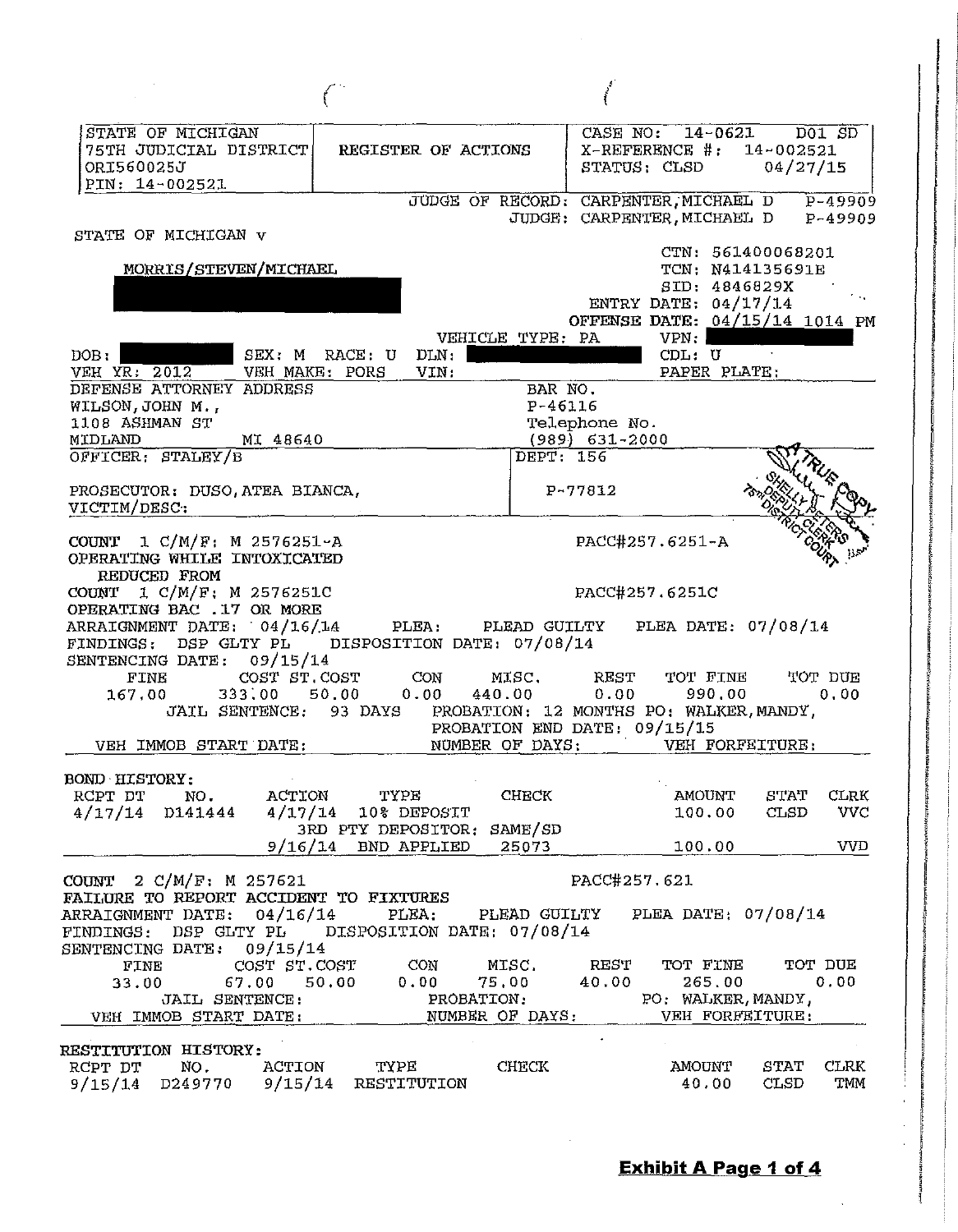|                      | NAME: MORRIS/STEVEN/MICHAEL                                                                                                                                                                |                              | CASE NO: 14-0621      |                                                      |         | PAGE                   | 2                                                    |
|----------------------|--------------------------------------------------------------------------------------------------------------------------------------------------------------------------------------------|------------------------------|-----------------------|------------------------------------------------------|---------|------------------------|------------------------------------------------------|
|                      | 9/18/14                                                                                                                                                                                    | RESTIT PYMT                  | 25086                 |                                                      | 40.00   |                        | <b>VVD</b>                                           |
| <b>DATE</b>          |                                                                                                                                                                                            | ACTIONS,                     | JUDGMENTS, CASE NOTES |                                                      |         |                        | INITIALS                                             |
| 04/15/14             |                                                                                                                                                                                            |                              |                       |                                                      |         |                        |                                                      |
| $\mathbf{1}$         | ORIGINAL CHARGE                                                                                                                                                                            | BAC ,17 MORE                 |                       |                                                      |         |                        | KK                                                   |
| 04/16/14             |                                                                                                                                                                                            |                              |                       |                                                      |         |                        |                                                      |
| $\mathbf{1}$         | AUTHORIZATION OF COMPLAINT DATE<br>PROS DUSO, ATEA BIANCA,<br>COMPLAINT ISSUANCE DATE<br>JDG CARPENTER, MICHAEL D<br>NO PLEA OFFER FROM PROSECUTOR<br>ARRAIGNMENT HELD<br>PLEAD NOT GUILTY | ALL COUNTS                   |                       |                                                      |         | $P-77812$<br>$P-49909$ | КK<br>KK<br>KK<br>KK<br>KK<br>KK<br>KK               |
|                      | 10% DEPOSIT<br>BOND SET                                                                                                                                                                    |                              |                       | \$.                                                  | 1000.00 |                        | KK<br>KK                                             |
|                      | MAY NOT USE ALCOHOL<br>SUBJECT TO RANDOM ALCOHOL SCREENING<br>SET PRETRIAL                                                                                                                 |                              |                       |                                                      |         |                        | KK<br>KK<br>KK                                       |
| 04/17/14             |                                                                                                                                                                                            |                              |                       |                                                      |         |                        |                                                      |
|                      | FILING DATE<br>1. MISCELLANEOUS ACTION BAC .17 MORE<br>ADJOURNED FOR PRE-TRIAL 050614<br>ADJOURNED FOR JURY-TRIAL 061314                                                                   | 041614                       | 230P<br>900A          | CARPENTER, MICHAEL D P-49909<br>CARPENTER, MICHAEL D |         | $P-49909$              | KK.<br>VVD<br>VVD<br><b>VVD</b>                      |
| 1                    | NOTICE TO APPEAR GENERATED<br>MONETARY TRANSACTION<br>10% DEPOSIT                                                                                                                          | BAC .17 MORE<br>BAC .17 MORE |                       |                                                      | 100.00  |                        | <b>VVD</b><br>VVC<br><b>VVC</b>                      |
| 1                    | <b>BOND POSTED</b><br>CHECK TENDERED                                                                                                                                                       | 12938                        |                       | \$                                                   | 100.00  | D141444                | <b>VVC</b><br><b>VVC</b>                             |
| 04/24/14             |                                                                                                                                                                                            |                              |                       |                                                      |         |                        |                                                      |
| 1                    | MISCELLANEOUS ACTION<br>WILSON, JOHN M.,<br>ATT<br>APPEARANCE BY AN ATTORNEY FILED<br>REQUEST FOR DISCOVERY FILED                                                                          | BAC .17 MORE                 |                       |                                                      |         | $P-46116$              | KK<br>KK<br>KK<br>KΚ                                 |
| 04/25/14             |                                                                                                                                                                                            |                              |                       |                                                      |         |                        |                                                      |
|                      | 1 NOTICE TO APPEAR GENERATED                                                                                                                                                               | BAC .17 MORE                 |                       |                                                      |         |                        | KK                                                   |
| 05/02/14             |                                                                                                                                                                                            |                              |                       |                                                      |         |                        |                                                      |
|                      | 1 MISCELLANEOUS ACTION BAC .17 MORE<br>PROS DUSO, ATEA BIANCA,<br>PROOF OF SERVICE FILED<br>NOTICE OF INTENT TO USE TECHNICIAN'S REPORT<br>IN LIEU OF TESTIMONY FILED.                     |                              |                       |                                                      |         | P-77812                | УK<br>$\rm KK$<br>ΚK<br>$\mathbb{K}\mathbb{K}$<br>KК |
| 05/05/14             |                                                                                                                                                                                            |                              |                       |                                                      |         |                        |                                                      |
|                      | 2 MISCELLANEOUS ACTION<br>ADDED CHARGE<br>***AMENDED COMPLAINT FILED--ADDED CT 2***                                                                                                        | ACC FIXTURES<br>ACC FIXTURES |                       |                                                      |         |                        | KK<br>KK<br>KK,                                      |
| 05/13/14             | 1 MISCELLANEOUS ACTION BAC .17 MORE<br>TRAVEL PERMISSION SLIP FILED.                                                                                                                       |                              |                       |                                                      |         |                        | <b>VVD</b><br>VVD                                    |
| 05/27/14<br>06/05/14 | 1. MISCELLANEOUS ACTION BAC .17 MORE<br>TRAVEL PERMISSION FILED                                                                                                                            |                              |                       |                                                      |         |                        | <b>VVD</b><br><b>VVD</b>                             |

 $\bar{z}$ 

 $\label{eq:reduced} The probability of the number of values are given by the probability of the number of values.$ 

التاريخية المراجعة المستحققة المراجعة المراجعة المراجعة المراجعة المراجعة المراجعة المراجعة المراجعة المراجعة<br>المراجعة المراجعة المراجعة المراجعة المراجعة المراجعة المراجعة المراجعة المراجعة المراجعة المراجعة المراجعة ال

**INTERNATIONAL PROPERTY AND INTERNATIONAL PROPERTY AND INTERNATIONAL PROPERTY AND INTERNATIONAL PROPERTY AND IN** 

Rana ang pagkalang ng Kanadang Kanadang Kanadang Kanadang Kanadang Kanadang Kanadang Kanadang Kanadang Kanadan<br>Kanadang Kanadang Kanadang Kanadang Kanadang Kanadang Kanadang Kanadang Kanadang Kanadang Kanadang Kanadang Ka **International Property** !!! **International INGLESS** 

an an an India.<br>Regologia di Linda di Linda di Linda di Linda.

**International NETWORK** rpresses<br>Internet

IK (1880) ar (1880)<br>An Dùbhan Chomain an Dùbhan Chomain an Dùbhan Chomain an Dùbhan Chomain an Dùbhan Chomain an Dùbhan Chomain an<br>An Dùbhan Chomain an Dùbhan Chomain an Dùbhan Chomain an Dùbhan Chomain an Dùbhan Chomain a

KWKteriachteka)<br>KWKteriachteka)

linarijas<br>Internetas

I

i<br>Inggars<del>iya sa sa kara</del><br>Inggars<del>iya sa sa kar</del>a

I !

Fritanningsrigsma<br>India<br>India **UNIVERSITY** 

' I

organisme en en electronic en el marcolor de la marcolor (marcolor).<br>Internacional de la marcolor de la marcolor de la marcolor (marcolor).<br>Internacional de la marcolor de la marcolor de la marcolor de la marcolor de la ma

! **fection**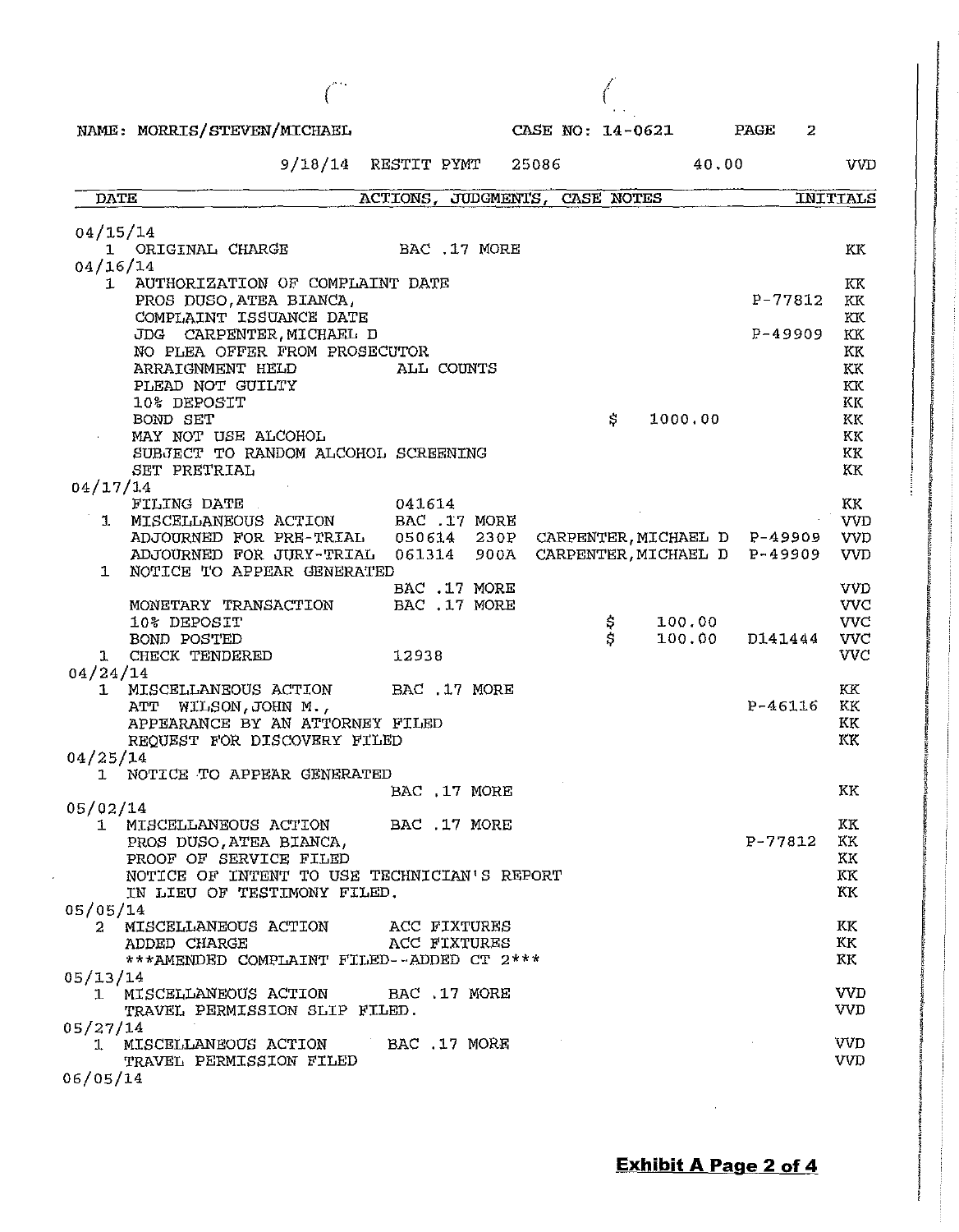NAME: MORRIS/STEVEN/MICHAEL CASE NO: 14-0621 PAGE 3 DATE ACTIONS, JUDGMENTS, CASE NOTES INITIALS

|  | CHOR MO: T4-002T | PAG. |
|--|------------------|------|
|  |                  |      |
|  |                  |      |

*r·* 

| <b>DWIR</b>                                                       | ACTIONS, JUDGMENTS, CASE NOTES            |      |    |                                       |   |         | TMTTTUTP   |
|-------------------------------------------------------------------|-------------------------------------------|------|----|---------------------------------------|---|---------|------------|
|                                                                   |                                           |      |    |                                       |   |         |            |
| MISCELLANEOUS ACTION ALL COUNTS                                   |                                           |      |    |                                       |   |         | <b>VVD</b> |
| REMOVED FROM DOCKET 061314                                        |                                           |      |    | 900A CARPENTER, MICHAEL D P-49909 VVD |   |         |            |
| ADJOURNED FOR JURY-TRIAL 071014 900A                              |                                           |      |    | CARPENTER, MICHAEL D P-49909          |   |         | VVD        |
| NOTICE TO APPEAR GENERATED                                        |                                           |      |    |                                       |   |         |            |
|                                                                   | ALL COUNTS                                |      |    |                                       |   |         | VVD        |
| 06/17/14                                                          |                                           |      |    |                                       |   |         |            |
| MISCELLANEOUS ACTION ALL COUNTS                                   |                                           |      |    |                                       |   |         | <b>VVD</b> |
| TRAVEL PERMISSION FILED                                           |                                           |      |    |                                       |   |         | <b>VVD</b> |
| 07/01/14                                                          |                                           |      |    |                                       |   |         |            |
| MISCELLANEOUS ACTION                                              | ALL COUNTS                                |      |    |                                       |   |         | <b>VVD</b> |
| REMOVED FROM DOCKET 071014 900A CARPENTER, MICHAEL D P-49909      |                                           |      |    |                                       |   |         | VVD        |
| ADJOURNED FOR PLEA                                                | 070814 1100A CARPENTER, MICHAEL D P-49909 |      |    |                                       |   |         | <b>VVD</b> |
| NOTICE TO APPEAR GENERATED                                        |                                           |      |    |                                       |   |         |            |
|                                                                   | ALL COUNTS                                |      |    |                                       |   |         | VVD        |
| 07/08/14                                                          |                                           |      |    |                                       |   |         |            |
| 1 PLEA HEARING HELD                                               | BAC .17 MORE                              |      |    |                                       |   |         | КK         |
| JDG CARPENTER, MICHAEL D                                          |                                           |      |    | $P-49909$                             |   |         | KK         |
| REDUCED CHARGE                                                    | OWI                                       |      |    |                                       |   |         | KK         |
| PLEAD GUILTY                                                      |                                           |      |    |                                       |   |         | KK         |
| DISPOSED ON GUILTY PLEA                                           |                                           |      |    |                                       |   |         | KK         |
| PLEA HEARING HELD                                                 | ACC FIXTURES                              |      |    |                                       |   |         | KK.        |
| PLEAD GUILTY                                                      |                                           |      |    |                                       |   |         | KK         |
|                                                                   |                                           |      |    |                                       |   |         |            |
| DISPOSED ON GUILTY PLEA                                           |                                           |      |    |                                       |   |         | KK         |
| PSI ORDERED/BOND CONTINUED                                        |                                           |      |    |                                       |   |         | KK         |
| REFUSE PBT TICKET DISMISSED                                       |                                           |      |    |                                       |   |         | KK         |
| 1 ABSTRACT GENERATED                                              | SEQ: 00025                                |      |    |                                       |   |         | KK         |
| MISCELLANEOUS ACTION                                              | ALL COUNTS                                |      |    |                                       |   |         | <b>BS</b>  |
| ADJOURNED FOR PRE-SENTENCE INTERVIEW                              |                                           |      |    |                                       |   |         |            |
|                                                                   | 080414 1000A                              |      |    |                                       |   |         | BS         |
| 08/04/14                                                          |                                           |      |    |                                       |   |         |            |
| MISCELLANEOUS ACTION ALL COUNTS                                   |                                           |      |    |                                       |   |         | BS         |
| ADJOURNED FOR SENTENCING 091514 130P CARPENTER, MICHAEL D P-49909 |                                           |      |    |                                       |   |         | <b>BS</b>  |
| NOTICE TO APPEAR GENERATED                                        |                                           |      |    |                                       |   |         |            |
|                                                                   | ALL COUNTS                                |      |    |                                       |   |         | BS         |
| 09/15/14                                                          |                                           |      |    |                                       |   |         |            |
| 1 SENTENCE HEARING HELD                                           | <b>OWT</b>                                |      |    |                                       |   |         | ΚК         |
| JDG CARPENTER, MICHAEL D                                          |                                           |      |    |                                       |   | P-49909 | KK         |
| SUPPLEMENTAL SENTENCING                                           |                                           |      | \$ | 990.00                                |   |         | KK         |
| ABSTRACT REQUESTED                                                |                                           |      |    |                                       |   |         | KK         |
| STATUTE FINE & COSTS                                              |                                           |      | Ş  | 167.00                                |   |         | KК         |
| MISCELLANEOUS FEES                                                |                                           |      |    | 20.00                                 |   |         | ΚК         |
| STATE COSTS - ALL MISDEMEANOR / ORDINANCE                         |                                           |      |    | 50.00                                 |   |         | $\rm KK$   |
| COSTS ASSESSED                                                    |                                           |      |    | 333.00                                |   |         | KK         |
| PROBATION OVERSIGHT FEES                                          |                                           |      |    | 420.00                                |   |         | KK         |
| <b>JAIL TERM</b>                                                  |                                           | 093D |    |                                       |   |         | KK.        |
|                                                                   |                                           |      |    |                                       |   |         | ΚК         |
|                                                                   |                                           | 001D |    |                                       |   |         | KК         |
| JAIL TERM SUSPENDED                                               |                                           |      |    |                                       |   |         | KК         |
| CREDIT FOR TIME SERVED IN JAIL                                    |                                           |      |    |                                       |   |         |            |
| PROBATION                                                         |                                           | 012M |    |                                       |   |         |            |
| PO.<br>WALKER, MANDY,                                             |                                           |      |    |                                       | # | 2762    | ΚK         |
| SENTENCE                                                          |                                           |      |    |                                       |   |         | ΚK         |
| SENTENCE HEARING HELD<br>$2^{\circ}$                              | ACC FIXTURES                              |      |    |                                       |   |         | КK         |
| JDG CARPENTER, MICHAEL D<br>SUPPLEMENTAL SENTENCING               |                                           |      | \$ | 265.00                                |   | P-49909 | ΚK<br>ΚK   |

 $($   $($ 

 $\mathbf{r}$ 

|<br>|-<br>|-<br>|i I

j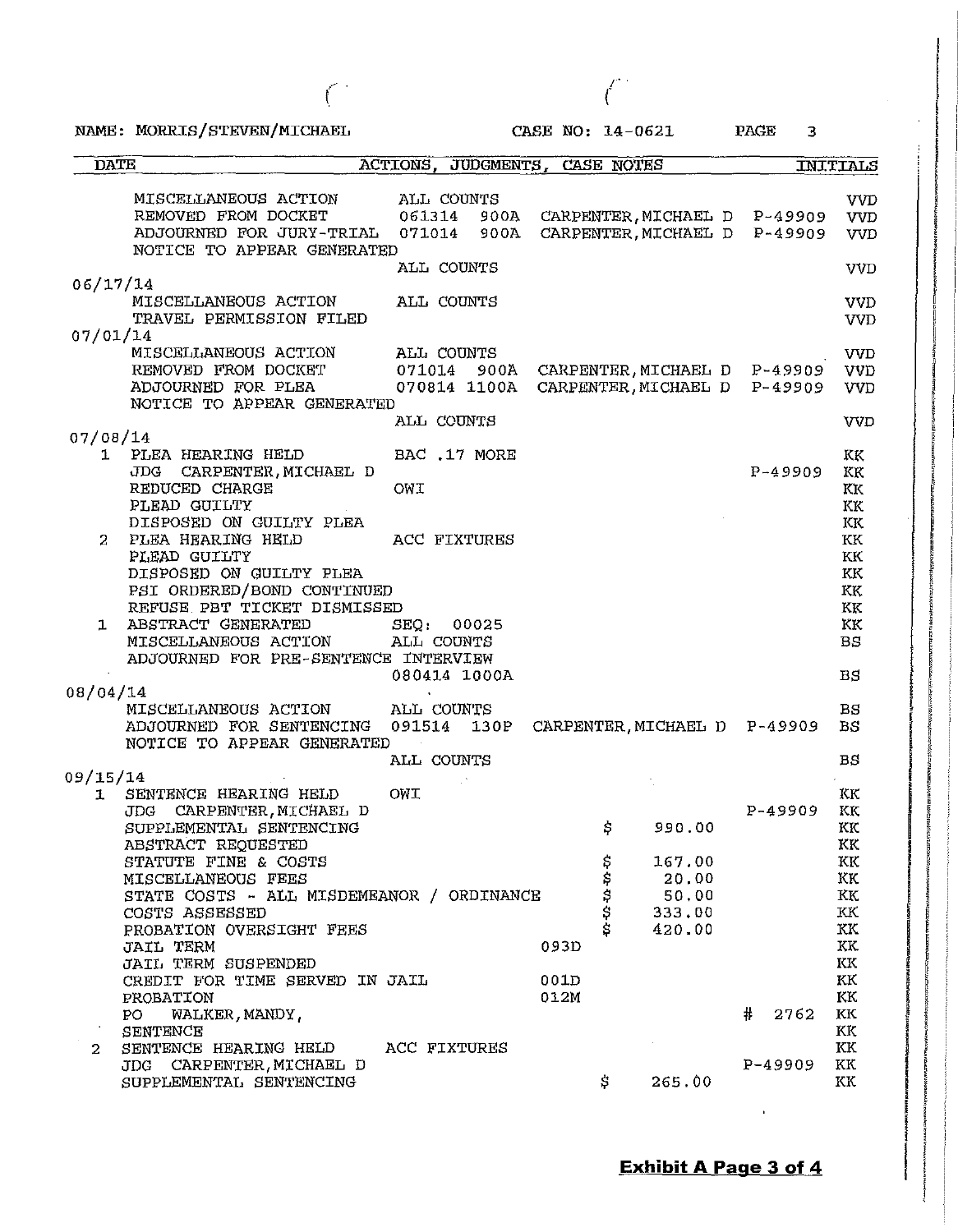NAME: MORRIS/STEVEN/MICHAEL CASE NO: 14-0621 PAGE 4

 $\langle \cdot \rangle$ 

 $\sim$ 

*i*  ..

| <b>DATE</b>    |                                                         | ACTIONS, JUDGMENTS, CASE NOTES |              |        |         | <b>INITIALS</b> |
|----------------|---------------------------------------------------------|--------------------------------|--------------|--------|---------|-----------------|
|                |                                                         |                                |              |        |         |                 |
|                | CRIME VICTIM RIGHTS ASSESSMENT                          |                                | 10-01-02-02  | 75.00  |         | ΚK              |
|                | STATUTE FINE & COSTS                                    |                                |              | 33,00  |         | KK              |
|                | RESTITUTION (RECO)                                      |                                |              | 40.00  |         | KK              |
|                | STATE COSTS - ALL MISDEMEANOR / ORDINANCE               |                                |              | 50,00  |         | КK              |
|                | COSTS ASSESSED                                          |                                | Ś            | 67.00  |         | KK              |
|                | <b>SENTENCE</b>                                         |                                |              |        |         | КK              |
|                | ORDER OF PROBATION GENERATED                            |                                |              |        |         |                 |
|                |                                                         | ALL COUNTS                     |              |        |         | ΚK              |
|                | ** ONE YEAR REPORTING PROBATION.                        |                                |              |        |         | KK              |
|                | **93 DAYS JAIL-HELD IN ABEYANCE-CREDIT FOR              |                                |              |        |         | KK              |
|                | 1 DAY SERVED.                                           |                                |              |        |         | ΚK              |
|                | **ATTEND COUNSELING AS DIRECTED BY                      |                                |              |        |         | KK              |
|                | PROBATION-PAY FEES.                                     |                                |              |        |         | KK              |
|                | **60 DAYS ON SOBERLINK TETHER MONITORING                |                                |              |        |         | KK              |
|                | UNIT-PAY FEES.                                          |                                |              |        |         | KK              |
|                | ** MAY NOT USE/POSSESS ALCOHOL/ILLEGAL                  |                                |              |        |         | KK              |
|                | DRUGS-SUBJECT TO RANDOM SCREENING.                      |                                |              |        |         | KK              |
|                | ** MAY NOT ENTER ANY BARS.                              |                                |              |        |         | KK              |
|                | PROBATION: 9/15/14 THROUGH 9/15/15                      |                                |              |        |         | KK              |
| 1              | PARTIAL PAYMENT MADE                                    | <b>TWO</b>                     |              |        |         | <b>TMM</b>      |
|                | PAYMENT                                                 |                                | \$           | 990.00 | D249769 | TMM             |
| 1              | CHECK TENDERED                                          | 2121                           |              |        |         | <b>TMM</b>      |
| $\overline{2}$ | PARTIAL PAYMENT MADE                                    | ACC FIXTURES                   |              |        |         | <b>TMM</b>      |
|                | PAYMENT                                                 |                                | \$           | 165.00 | D249770 | <b>TMM</b>      |
| 2.             | <b>CHECK TENDERED</b>                                   | 2121                           |              |        |         | TMM             |
| 1.             | ABSTRACT GENERATED                                      | SEO: 00035                     |              |        |         | KK              |
| 09/16/14       |                                                         |                                |              |        |         |                 |
| $2^{\circ}$    | MONETARY TRANSACTION                                    | ACC FIXTURES                   |              |        |         | <b>VVC</b>      |
|                | PAYMENT                                                 |                                | $\mathbf{S}$ | 100.00 | D145076 | <b>VVC</b>      |
| 2.             | CHECK TENDERED                                          | 25073                          |              |        |         | <b>VVC</b>      |
| 04/27/15       |                                                         |                                |              |        |         |                 |
|                | MOTION AND ORDER FOR DISCHARGE FROM PROBATION GENERATED |                                |              |        |         |                 |
|                |                                                         | ALL COUNTS                     |              |        |         | <b>BS</b>       |
|                | DEFENDANT SUCCESSFULLY COMPLETED ALL                    |                                |              |        |         | $_{\rm BS}$     |
|                | PROBATION TERMS INCLUDING                               |                                |              |        |         | <b>BS</b>       |
|                | 60 DAYS OF SOBERLINK MONITORING, COGNITIVE              |                                |              |        |         | <b>BS</b>       |
|                | THERAPY AND PAYMENT OF                                  |                                |              |        |         | $_{\rm BS}$     |
|                | MONIES \$990.00.                                        |                                |              |        |         | BS              |
|                | EARLY SATISFACTORY DISCHARGE FROM PROBATION             |                                |              |        |         | <b>BS</b>       |
|                | MISCELLANEOUS ACTION ALL COUNTS                         |                                |              |        |         | BS              |
|                | CASE CLOSED                                             |                                |              |        |         | <b>BS</b>       |
|                |                                                         |                                |              |        |         |                 |

\*\*\*\*\* END OF REGISTER OF ACTIONS \*\*\*\*\* 11/07/16 13:46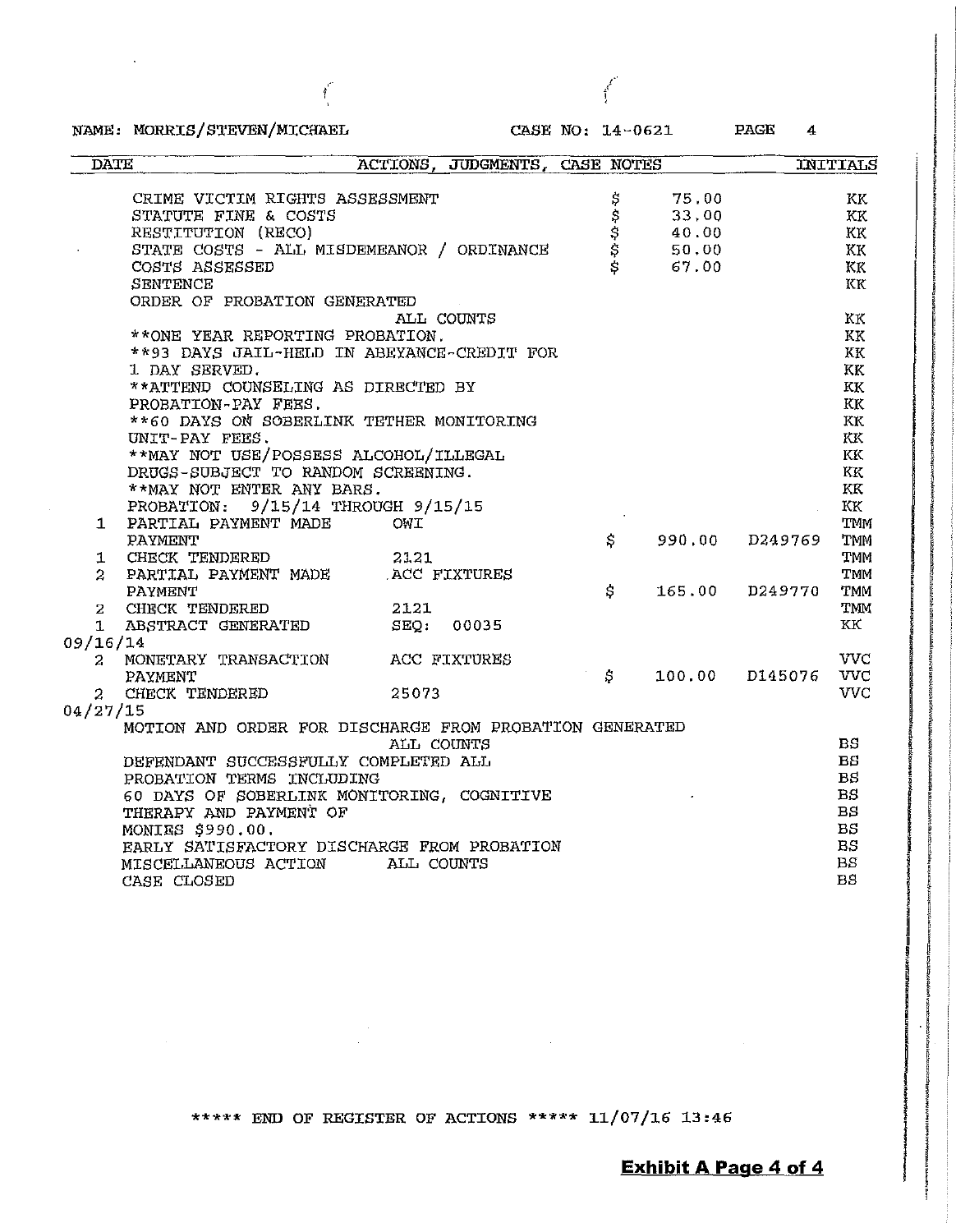| ×.                                                                                                                                                                               |                                                                                                                                     |                                                                |                                                                  |                 |
|----------------------------------------------------------------------------------------------------------------------------------------------------------------------------------|-------------------------------------------------------------------------------------------------------------------------------------|----------------------------------------------------------------|------------------------------------------------------------------|-----------------|
|                                                                                                                                                                                  |                                                                                                                                     |                                                                |                                                                  |                 |
| STATE OF MICHIGAN<br>75TH JUDICIAL DISTRICT;<br>ORI560025J<br>PIN: 16-006336                                                                                                     | REGISTER OF ACTIONS                                                                                                                 | CASE NO:<br>STATUS: PROB                                       | $16 - 1471$<br>X-REFERENCE #: 16-006336                          | $D01$ $SD$      |
|                                                                                                                                                                                  |                                                                                                                                     | JUDGE OF RECORD: CARPENTER, MICHAEL D  P-49909                 |                                                                  |                 |
| STATE OF MICHIGAN V                                                                                                                                                              |                                                                                                                                     |                                                                | JUDGE: CARPENTER, MICHAEL D P-49909                              |                 |
|                                                                                                                                                                                  |                                                                                                                                     |                                                                | CTN: 561600184701                                                |                 |
| MORRIS/STEVEN/MICHAEL                                                                                                                                                            |                                                                                                                                     |                                                                | TCN:<br>SID: 4846829X                                            |                 |
|                                                                                                                                                                                  |                                                                                                                                     |                                                                | ENTRY DATE: 09/19/16                                             |                 |
|                                                                                                                                                                                  |                                                                                                                                     | VEHICLE TYPE: PA                                               | OFFENSE DATE: 09/03/16<br>VPN:                                   |                 |
| SEX: M RACE:<br>DOB:                                                                                                                                                             | DLN:                                                                                                                                |                                                                | CDL: U                                                           |                 |
| VEH YR: 2012                                                                                                                                                                     | VEH MAKE: PORS<br>VIN:                                                                                                              |                                                                | PAPER PLATE: X                                                   |                 |
| DEFENSE ATTORNEY ADDRESS<br>OGUREK, JOHN PATRICK,                                                                                                                                |                                                                                                                                     | BAR NO.<br>$P-48970$                                           |                                                                  |                 |
| 31000 LAHSER RD                                                                                                                                                                  |                                                                                                                                     | Telephone No.                                                  |                                                                  |                 |
| <b>STE 10</b><br>FRANKLIN<br>MI 48025                                                                                                                                            |                                                                                                                                     | $(248)$ 642-9090                                               |                                                                  |                 |
| OFFICER: GUILBEAUX                                                                                                                                                               |                                                                                                                                     | DEPT: 156                                                      |                                                                  |                 |
| PROSECUTOR: DUSO, ATEA BIANCA,                                                                                                                                                   |                                                                                                                                     | P-77812                                                        |                                                                  |                 |
| VICTIM/DESC:                                                                                                                                                                     |                                                                                                                                     |                                                                |                                                                  |                 |
| ARRAIGNMENT DATE: 09/13/16 PLEA: PLEAD GUILTY<br>FINDINGS: DSP GLTY PL<br>SENTENCING DATE: 01/31/17<br>FINE<br>500.00<br>475.00<br>VEH IMMOB START DATE: 3/01/17 NUMBER OF DAYS: | DISPOSITION DATE: 01/31/17<br>COST ST, COST CON<br>0,00<br>50.00<br>JAIL SENTENCE: 365 DAYS PROBATION: 12 MONTHS PO: BRANSON, TINA, | MISC.<br>REST<br>75.00<br>0.00<br>PROBATION END DATE: 01/31/18 | PLEA DATE: 01/31/17<br>TOT FINE<br>1100.00<br>90 VEH FORFEITURE: | TOT DUE<br>0.00 |
| BOND HISTORY:                                                                                                                                                                    |                                                                                                                                     |                                                                |                                                                  |                 |
| RCPT DT<br>ACTION<br>NO.                                                                                                                                                         | TYPE                                                                                                                                | <b>CHECK</b>                                                   | <b>STAT</b><br><b>AMOUNT</b>                                     | <b>CLRK</b>     |
| 9/07/16 D162662                                                                                                                                                                  | $9/07/16$ CASH.<br>3RD PTY DEPOSITOR: SAME/SD                                                                                       |                                                                | 100.00<br><b>CLSD</b>                                            | VVC             |
|                                                                                                                                                                                  | $1/31/17$ BND APPLIED                                                                                                               | 102532                                                         | 100.00                                                           | <b>VVC</b>      |
| <b>DATE</b>                                                                                                                                                                      | ACTIONS, JUDGMENTS, CASE NOTES                                                                                                      |                                                                |                                                                  | <b>INITIALS</b> |
|                                                                                                                                                                                  |                                                                                                                                     |                                                                |                                                                  |                 |
| 09/03/16<br>1 ORIGINAL CHARGE                                                                                                                                                    | OUIL/OWI 2ND                                                                                                                        |                                                                |                                                                  | TТ              |
| 09/13/16                                                                                                                                                                         |                                                                                                                                     |                                                                |                                                                  |                 |
| 1 ARRAIGNMENT WAIVED<br>ATT OGUREK, JOHN PATRICK                                                                                                                                 | OUIL/OWI 2ND                                                                                                                        |                                                                | P-48970                                                          | TT<br>TT        |
| PLEAD NOT GUILTY                                                                                                                                                                 |                                                                                                                                     |                                                                |                                                                  | TT              |
| APPEARANCE BY AN ATTORNEY FILED                                                                                                                                                  |                                                                                                                                     |                                                                |                                                                  | TT              |
| WAIVER OF ARRAIGNMENT FILED BY ATTORNEY                                                                                                                                          |                                                                                                                                     |                                                                |                                                                  | TT              |
| 09/15/16<br>1 AUTHORIZATION OF COMPLAINT DATE                                                                                                                                    |                                                                                                                                     |                                                                |                                                                  | TT              |
| PROS DUSO, ATEA BIANCA,                                                                                                                                                          |                                                                                                                                     |                                                                | $P-77812$                                                        | TT              |
| 09/16/16<br>1 COMPLAINT ISSUANCE DATE                                                                                                                                            |                                                                                                                                     |                                                                |                                                                  | TT              |

 $\Delta$ 

 $\sim$ 

**Exhibit B Page 1 of 3** 

international properties<br>International properties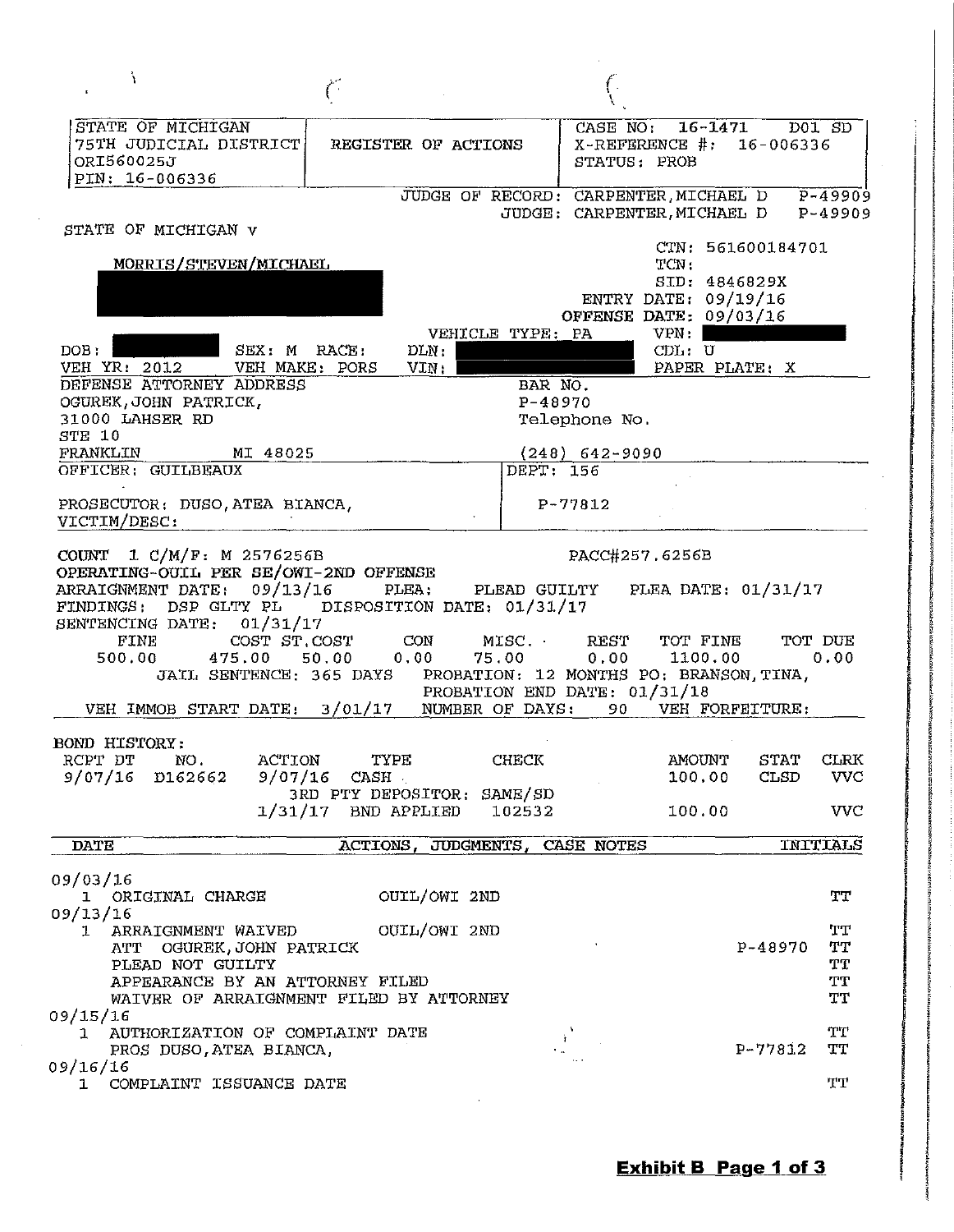|              | NAME: MORRIS/STEVEN/MICHAEL                                                                                                                                                                                                   |                             | CASE NO: 16-1471                          | <b>PAGE</b><br>2 |                                                |
|--------------|-------------------------------------------------------------------------------------------------------------------------------------------------------------------------------------------------------------------------------|-----------------------------|-------------------------------------------|------------------|------------------------------------------------|
| <b>DATE</b>  |                                                                                                                                                                                                                               |                             | ACTIONS, JUDGMENTS, CASE NOTES            |                  | <b>INITIALS</b>                                |
| 09/19/16     | MAG COLE, ANGELA M.,<br>MISCELLANEOUS ACTION OUIL/OWI 2ND<br>NO PLEA OFFER FROM PROSECUTOR<br>BAIL BOND<br>PAPER PLATE                                                                                                        |                             |                                           | 6616<br>#        | TT<br>TT<br>ТT<br>TT<br>$\mathbf{T}\mathbf{T}$ |
| 09/22/16     | FILING DATE                                                                                                                                                                                                                   | 091616                      |                                           |                  | TT                                             |
| $\mathbf{1}$ | MISCELLANEOUS ACTION<br>ADJOURNED FOR PRE-TRIAL<br>1 NOTICE TO APPEAR GENERATED                                                                                                                                               | OUIL/OWI 2ND<br>101816 900A | CARPENTER, MICHAEL D P-49909              |                  | VVD<br>VVD                                     |
| 10/18/16     |                                                                                                                                                                                                                               | OUIL/OWI 2ND                |                                           |                  | VVD                                            |
|              | MISCELLANEOUS ACTION<br>ADJOURNED FOR PRE-TRIAL<br>NOTICE TO APPEAR GENERATED                                                                                                                                                 | ALL COUNTS<br>112216 900A   | CARPENTER, MICHAEL D P-49909              |                  | <b>VVD</b><br><b>VVD</b>                       |
| 10/20/16     |                                                                                                                                                                                                                               | ALL COUNTS                  |                                           |                  | VVD                                            |
| 11/22/16     | PRETRIAL SUMMARY SHEET                                                                                                                                                                                                        |                             |                                           |                  | VVD                                            |
|              | PRE-TRIAL HELD<br>JDG CARPENTER, MICHAEL D                                                                                                                                                                                    | ALL COUNTS                  |                                           | P-49909          | KK<br>KK                                       |
|              | ADJOURNED FOR PRE-TRIAL<br>BOND CONTINUED                                                                                                                                                                                     |                             | 122016 100P CARPENTER, MICHAEL D P-49909  |                  | KK<br>KK                                       |
|              | MAY NOT USE/POSSESS ALCOHOL/ILLEGAL DRUGS<br>SUBJECT TO RANDOM DRUG/ALCOHOL SCREENING<br>MAY NOT ENTER ANY BARS<br>BOND MODIFIED TO INCLUDE SOBERLINK.<br>DEF ATTY REQUESTED ADJOURNMENT OF PT.<br>NOTICE TO APPEAR GENERATED |                             |                                           |                  | KK<br>KK<br>KК<br>KK<br>KK                     |
| 12/20/16     | PRETRIAL SUMMARY SHEET                                                                                                                                                                                                        | ALL COUNTS                  |                                           |                  | KK<br>KK                                       |
|              | MISCELLANEOUS ACTION<br>ADJOURNED FOR PLEA<br>NOTICE TO APPEAR GENERATED                                                                                                                                                      | ALL COUNTS                  | 011017 1000A CARPENTER, MICHAEL D P-49909 |                  | PН<br>$PH$ .                                   |
| 01/05/17     | MISCELLANEOUS ACTION<br>PRETRIAL SUMMARY SHEET                                                                                                                                                                                | ALL COUNTS<br>ALL COUNTS    |                                           |                  | $\mathbf{P}$ H<br>VVD<br><b>VVD</b>            |
|              | MISCELLANEOUS ACTION<br>ATT OGUREK, JOHN PATRICK<br>PROOF OF SERVICE FILED<br>DEF'S PLEA & SENTENCING MEMORANDUM FILED                                                                                                        | ALL COUNTS                  |                                           | $P-48970$        | KK<br>КK<br>КK<br>KK                           |
| 01/10/17     | 1 MISCELLANEOUS ACTION<br>ADJOURNED FOR PLEA                                                                                                                                                                                  | OUIL/OWI 2ND                | 012417 1000A CARPENTER, MICHAEL D P-49909 |                  | $\rm PH$<br>$\rm PH$                           |
|              | NOTICE TO APPEAR GENERATED                                                                                                                                                                                                    | OUIL/OWI 2ND                |                                           |                  | PH                                             |
| 01/12/17     | MISCELLANEOUS ACTION                                                                                                                                                                                                          | ALL COUNTS                  |                                           |                  | KK                                             |
|              | PROS DUSO, ATEA BIANCA,<br>PROOF OF SERVICE FILED                                                                                                                                                                             |                             |                                           | $P - 77812$      | KK.<br>KК                                      |

 $\tilde{\mathcal{A}}$ 

 $\overline{1}$ 

ί

 $\mathfrak{f}% _{0}$ ' 1••

**Exhibit B Page 2 of 3** 

i<br>|-<br>|-<br>|-<br>|-<br>|-<br>|-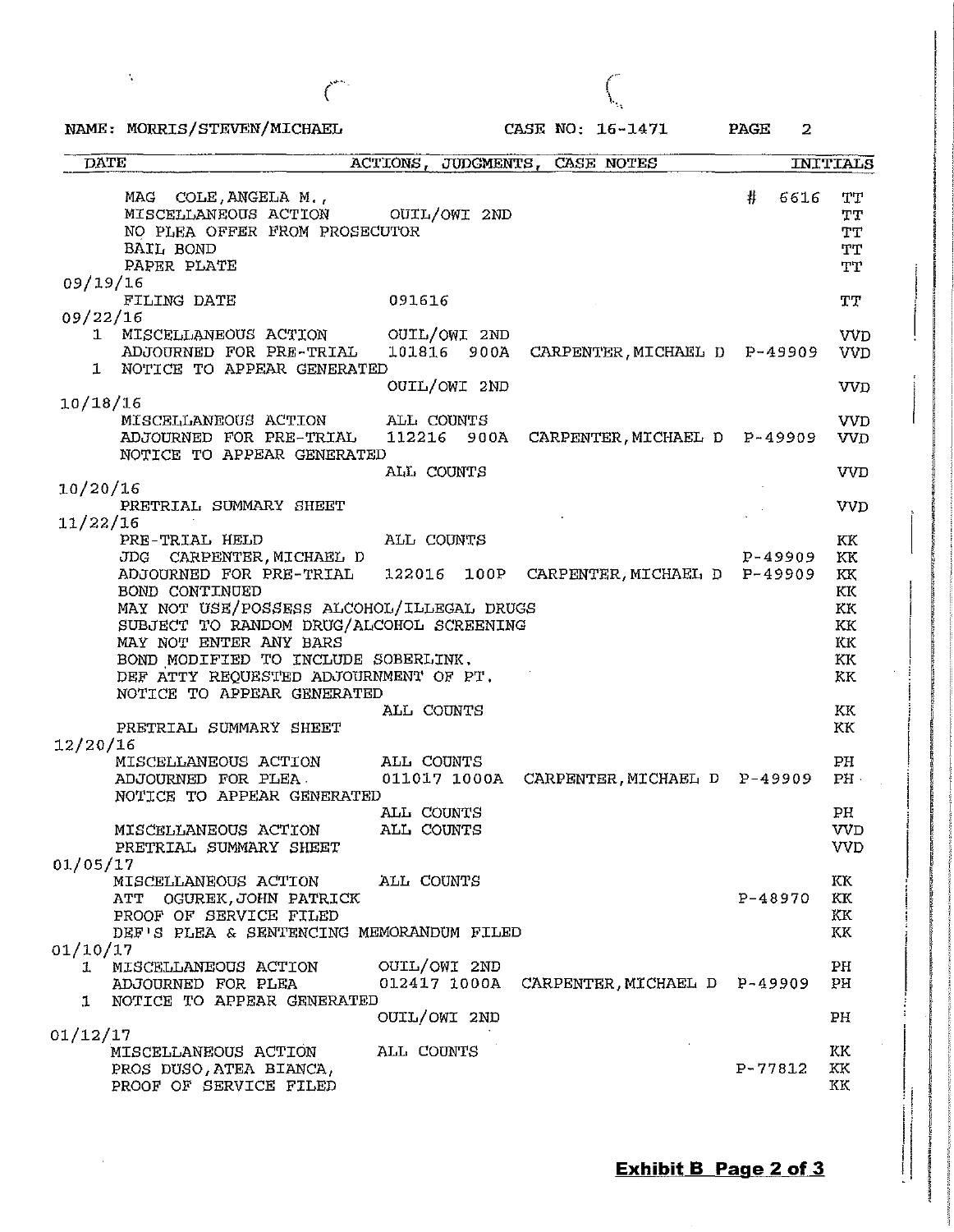$\boldsymbol{\lambda}$ 

 $\boldsymbol{\cdot}$ 

.<br>Territoria de antig

 $\sim$ 

 $\mathcal{A}^{\mathcal{A}}$  .

 $\mathbf{r}^{\prime}$ 

 $\vec{f}$ '·

/

 $\mathcal{L}^{\text{max}}_{\text{max}}$ 

NAME: MORRIS/STEVEN/MICHAEL CASE NO: 16-1471 PAGE 4

| <b>DATE</b>                          | ACTIONS, JUDGMENTS, CASE NOTES              |    |                 | <b>INITIALS</b> |
|--------------------------------------|---------------------------------------------|----|-----------------|-----------------|
| AND PAY ALL FEES                     |                                             |    |                 | BS              |
| ** MAY NOT ENTER BARS                |                                             |    |                 | <b>BS</b>       |
|                                      | ** SOBERLINK FOR 90 DAYS CREDIT FOR 42 DAYS |    |                 | <b>BS</b>       |
|                                      | ** MUST ATTEND IMPACT WEEKEND BY 6/30/17 OR |    |                 | <b>BS</b>       |
| SERVE WEEKEND IN JAIL                |                                             |    |                 | <b>BS</b>       |
| $(6/30/17 - 7/2/17)$                 |                                             |    |                 | BS              |
|                                      | ** IMMOBOLIZE VEHICLE AS REQUIRED AND SHOW  |    |                 | $_{BS}$         |
| <b>PROOF</b>                         |                                             |    |                 | <b>BS</b>       |
| ** PAY FINES AND COSTS IN FULL TODAY |                                             |    |                 | BS              |
| *** PROBATION TERM: 1/31/17-1/31/18  |                                             |    |                 | <b>BS</b>       |
| MONETARY TRANSACTION OUIL/OWI 2ND    |                                             |    |                 | VVC             |
| PAYMENT                              |                                             | \$ | 1100.00 D165452 | <b>VVC</b>      |
| CASH TENDERED                        |                                             |    |                 | <b>VVC</b>      |
| OTHER PAYMENT TENDERED               |                                             |    |                 | <b>VVC</b>      |
| ABSTRACT GENERATED                   | SEQ: 00019                                  |    |                 | KK              |
| 02/07/17                             |                                             |    |                 |                 |
|                                      | ABS DATED 1/31/17 CORRECTED SEQ:00019       |    |                 | KK              |
| AMEND IMMOBILIZATION START DATE      |                                             |    |                 | KK.             |
| IMMOBILIZED BY AREA TOWING 2/2/17    |                                             |    |                 | KK              |
| 02/27/17                             |                                             |    |                 |                 |
| 1 MISCELLANEOUS ACTION OUIL/OWI 2ND  |                                             |    | $\bullet$       | SP              |
| ADJOURNED FOR REVIEW                 | 013118                                      |    |                 | SP              |

\*\*\*\*\* END OF REGISTER OF ACTIONS \*\*\*\*\* 04/26/17 11:45

 $\pm$ 

 $\label{eq:2.1} \mathcal{L}(\mathcal{L}^{\text{max}}_{\mathcal{L}}(\mathcal{L}^{\text{max}}_{\mathcal{L}}),\mathcal{L}^{\text{max}}_{\mathcal{L}}(\mathcal{L}^{\text{max}}_{\mathcal{L}}))$ 

**Exhibit B Page 3 Of 3**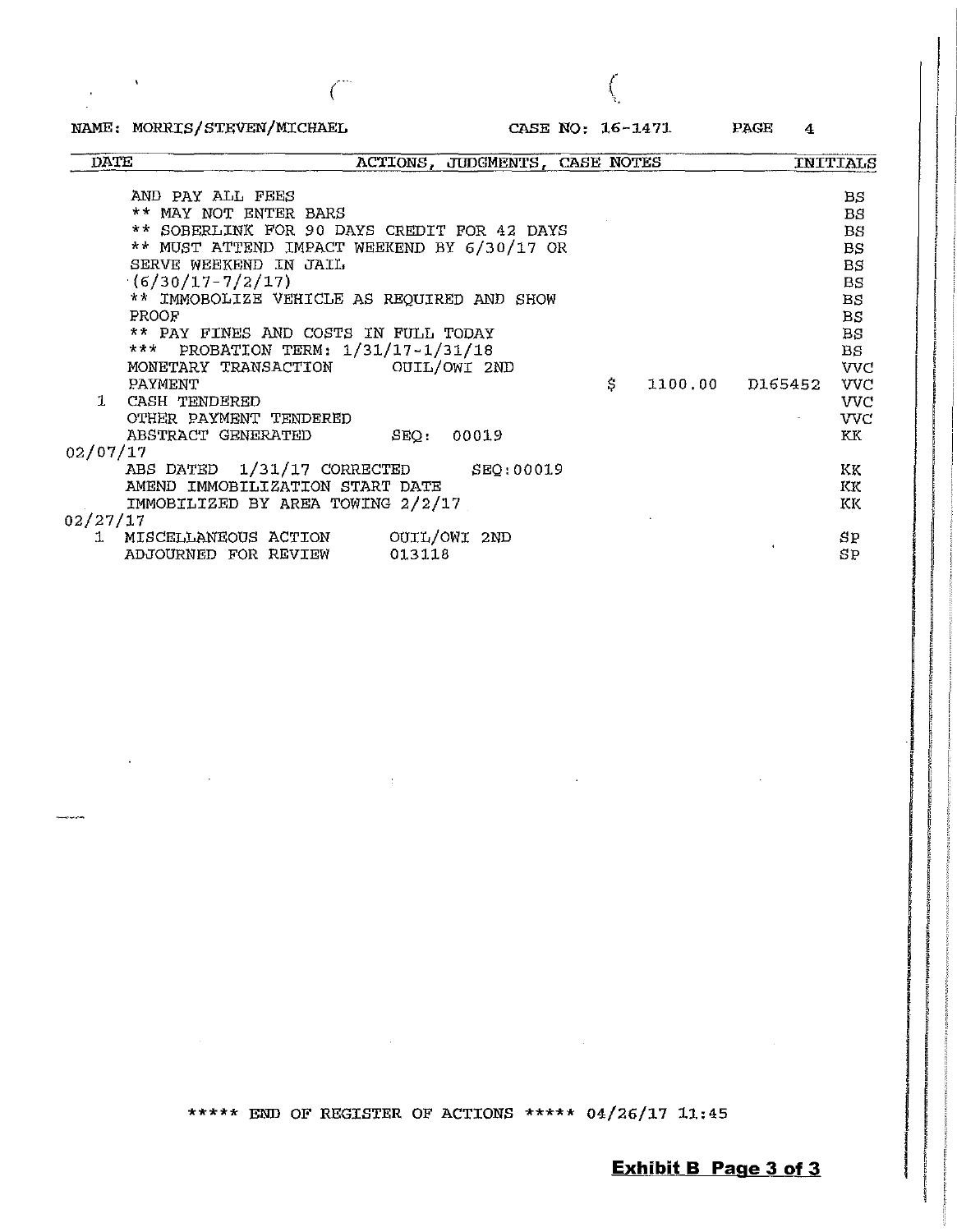# STATE OF MICHIGAN DEPARTMENT OF LICENSING & REGULATORY AFFAIRS BUREAU OF PROFESSIONAL LICENSING BOARD OF MEDICINE DISCIPLINARY SUBCOMMITTEE

In the Matter of

STEVEN MICHAEL MORRIS, M.D. License Number: 43-01-059941 File Number: 43-16-147991

STATE OF MICHIGAN ) SS COUNTY OF INGHAM )

# AFFIDAVIT OF TERRI SCHRAUBEN

Terri Schrauben (Affiant), who, after first being duly sworn and upon oath, states on information and belief as follows:

Affiant is a Department Analyst in the Investigations & Inspections Division, Bureau of Professional Licensing, Department of Licensing & Regulatory Affairs (Department) and in this capacity is responsible for obtaining certified copies of records of criminal convictions against health professionals licensed to practice a health profession in the state of Michigan.

On November 10, 2016, Affiant received certified records of conviction from the 75th District Court, Midland, Michigan, indicating that Steven Michael Morris, M.D. (Respondent) was convicted of Operating While Intoxicated, on July 8, 2014, in Case Number 14-0621.